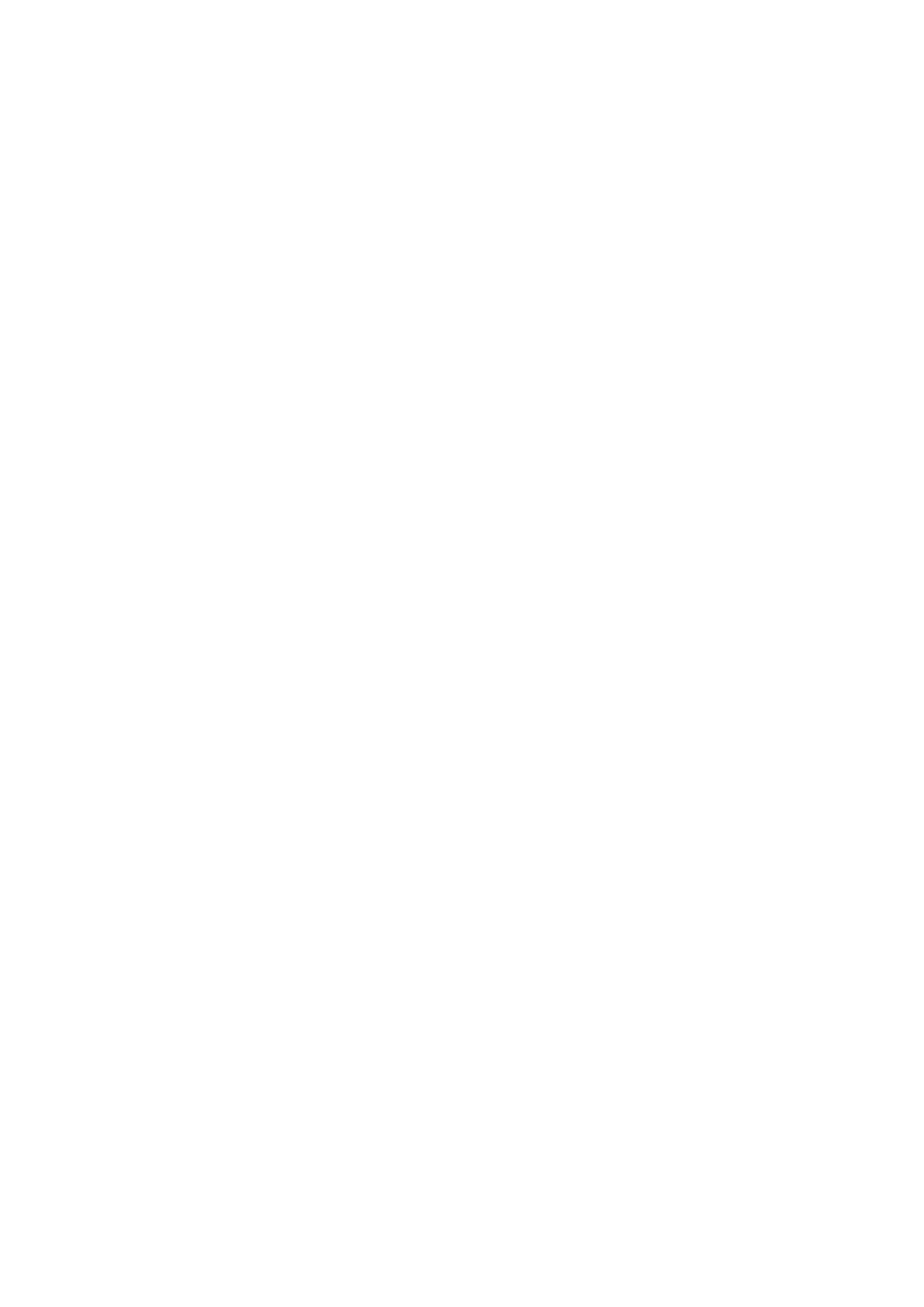# Widening Access throughout the Student Lifecycle

Edited by

Graeme Atherton, Steve Kendall, Michael Naughton and Martin Webster

Cambridge **Scholars** Publishing

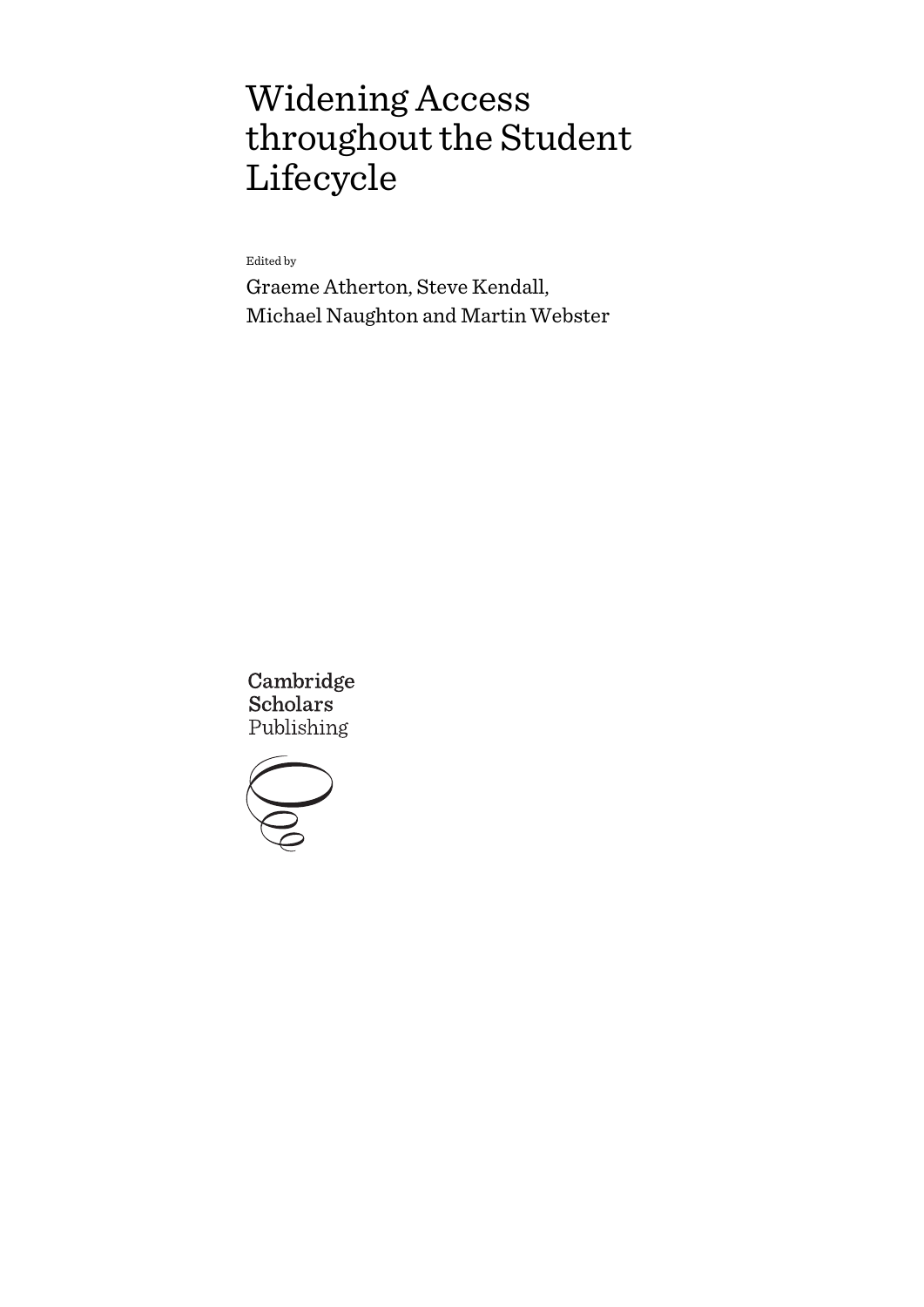Widening Access throughout the Student Lifecycle

Edited by Graeme Atherton, Steve Kendall, Michael Naughton and Martin Webster

This book first published 2018

Cambridge Scholars Publishing

Lady Stephenson Library, Newcastle upon Tyne, NE6 2PA, UK

British Library Cataloguing in Publication Data A catalogue record for this book is available from the British Library

Copyright © 2018 by Graeme Atherton, Steve Kendall, Michael Naughton, Martin Webster and contributors

All rights for this book reserved. No part of this book may be reproduced, stored in a retrieval system, or transmitted, in any form or by any means, electronic, mechanical, photocopying, recording or otherwise, without the prior permission of the copyright owner.

ISBN (10): 1-5275-0384-4 ISBN (13): 978-1-5275-0384-7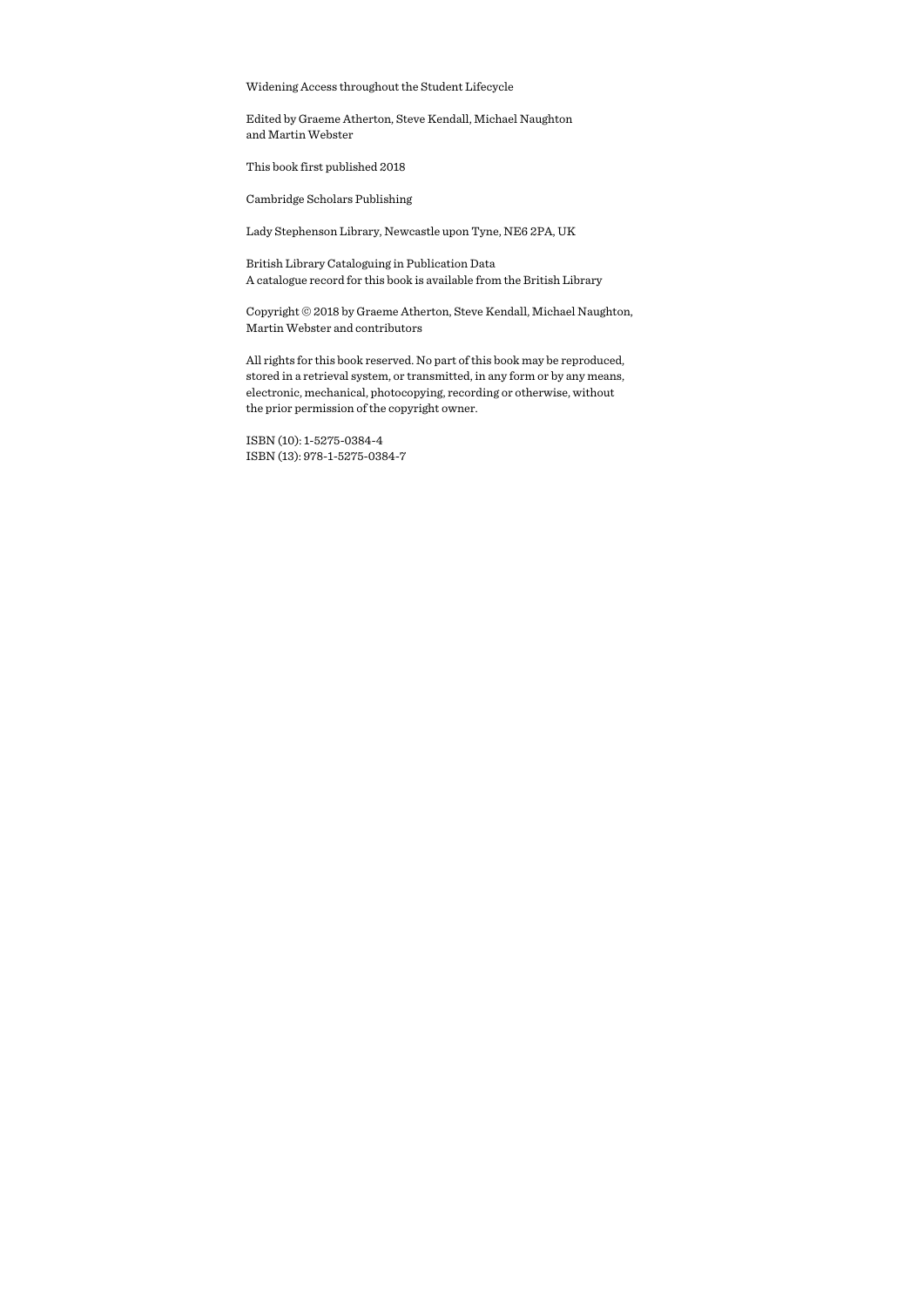# TABLE OF CONTENTS

| <b>Section One: Entry into Higher Education</b>                                                                                                                       |
|-----------------------------------------------------------------------------------------------------------------------------------------------------------------------|
| Drop-Out amongst AS-and A-Level Learners:<br>Interpretations and Interventions<br>Neil Raven                                                                          |
| Feedback from Teachers on a Widening Participation Intervention:<br>Targeting, Context and Networking<br>Kirsty Younger and Päivi Eerola                              |
| Success is in the Structure: Engaging Further Education Colleges<br>in Widening Participation Networks<br>Joni Chase                                                  |
| Different People, Different Views, Different Ideas: Supporting Existing<br><b>Employees into Nursing Degrees</b><br>John Bateson, Mary Somerville and Richard Griffin |
| <b>Section Two: Supporting Retention and Success</b>                                                                                                                  |
| Snapshots from the Student Lifecycle: Feeding the Student Experience<br>into Access to Higher Education Course Design                                                 |

Joanna Cooke and Susannah McKee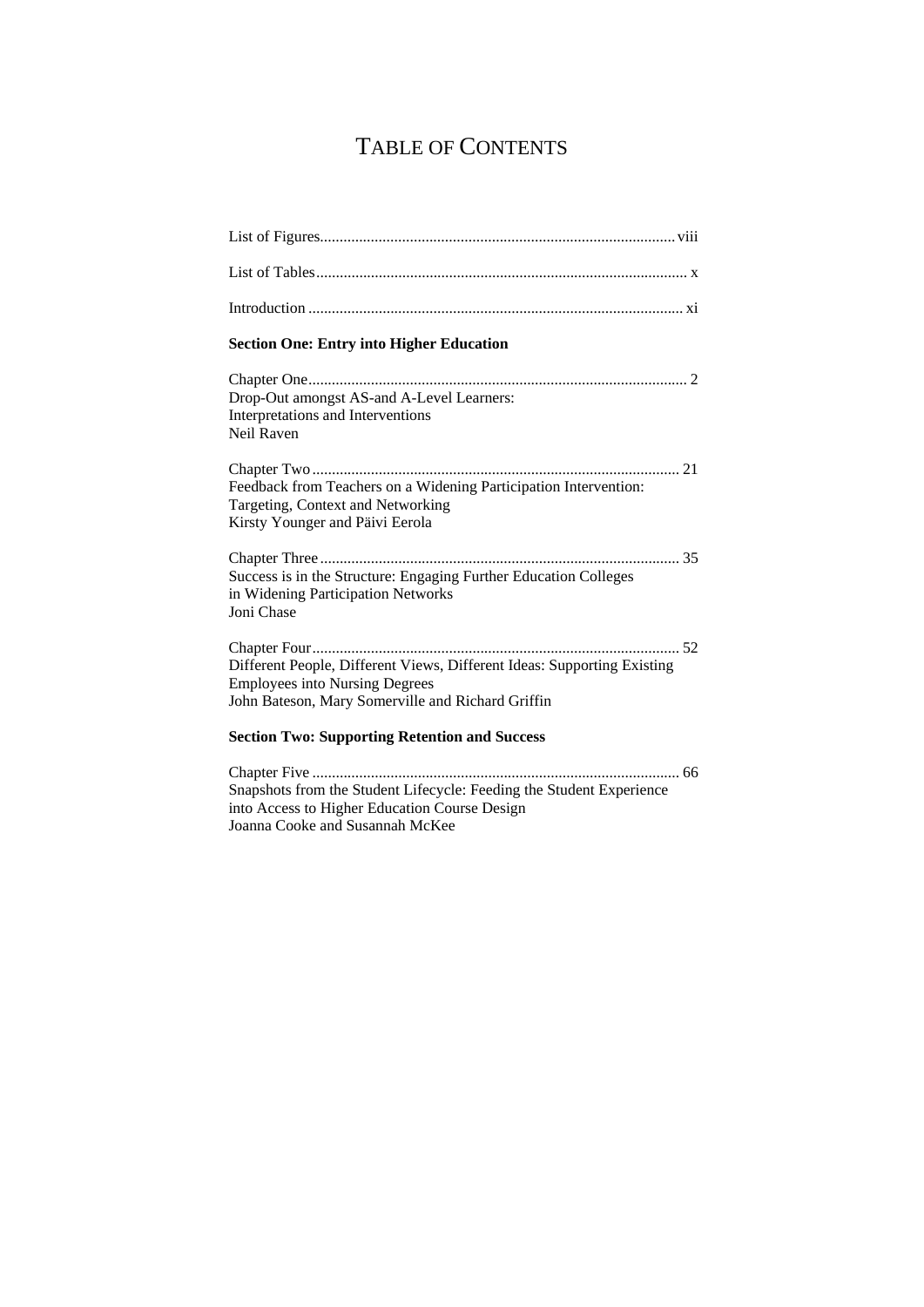vi Table of Contents

Chapter Six ................................................................................................ 82 "Things ain't what they used to be": Addressing Mature Student Needs— A Case Study in an HE in FE Setting Anke Twigg-Flesner

Chapter Seven .......................................................................................... 108 "It makes me feel like I don't belong here because I'm clearly not giving them what they want…": Non-Traditional Students' Engagement with and Responses to Assignment Feedback Dr Tina Byrom

### **Section Three: Progression after Higher Education**

Chapter Eight ........................................................................................... 128 Hidden Gems vs. Usual Suspects: How Targeted Employer Engagement in Higher Education can Produce Social Mobility Outcomes for Less Advantaged Graduates, Reputational Enhancement for Institutions and Business Development Outcomes for Organisations Rachel Roberts, Laura Brammar and Fiona Cobb

Chapter Nine ............................................................................................ 149 Engaging Students in a Research Internship Scheme and its Impact on the Graduate Outcomes of BME Interns Neil Williams and Lucy Jones

### **Section Four: Evaluating the Impact of Widening Access Work**

Chapter Ten ............................................................................................. 170 Long-Term Outcomes from Widening Access Interventions: Analysis of Higher Education Statistics Agency Higher Education Entry Data for the Sutton Trust Summer Schools and Pathways to Law Programmes Dr Helen Wareham and Dr Laura Da Costa Chapter Eleven ........................................................................................ 184 Legitimating and Justifying what is done in Access Agreements: The Role of Evidence-based Practice throughout the Whole Student Lifecycle Jon Rainford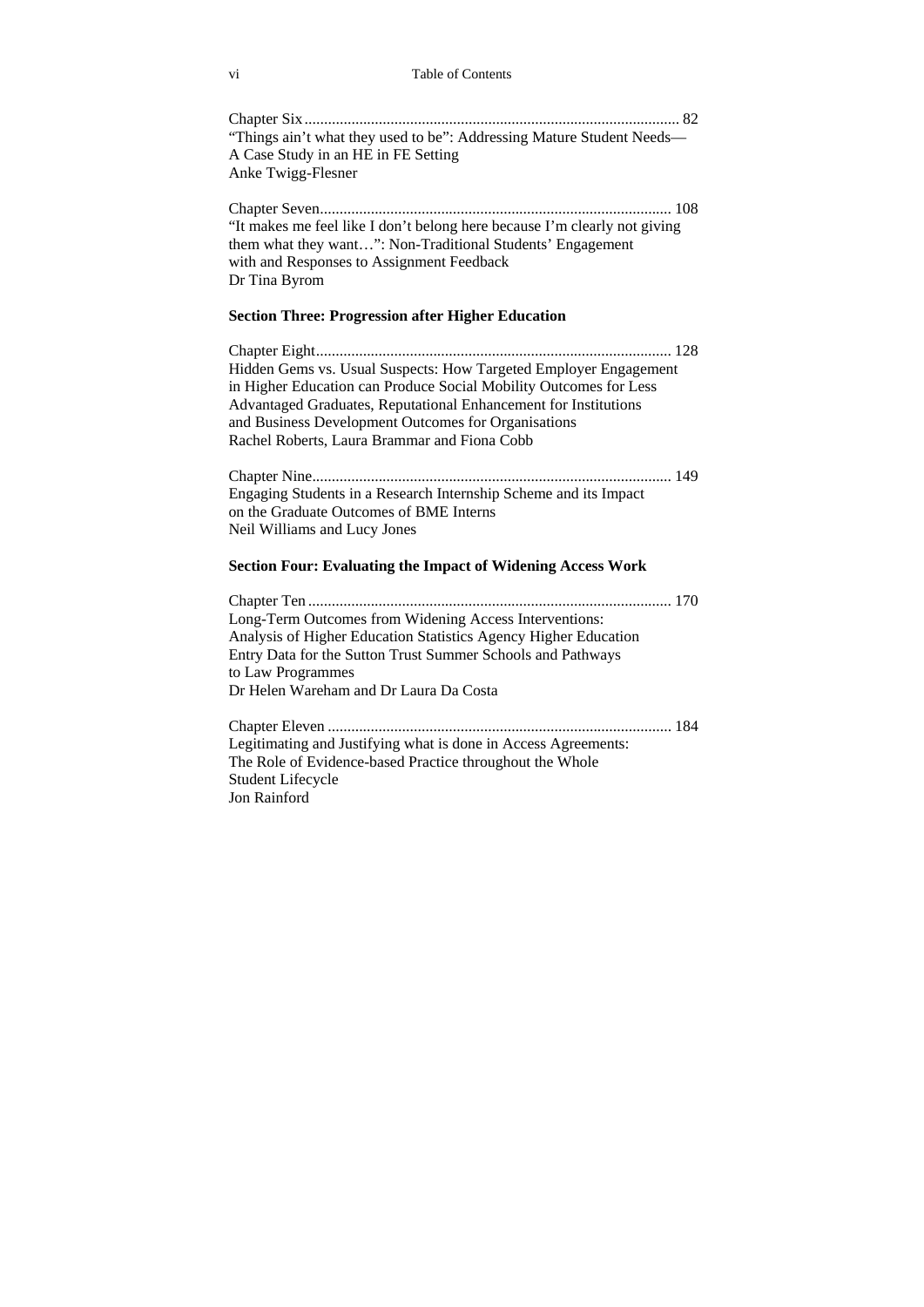| Widening Access throughout the Student Lifecycle                 | vii |
|------------------------------------------------------------------|-----|
|                                                                  |     |
| Looking for the Smoking Gun in the Wrong Places?                 |     |
| Causality and the Evaluation of Widening Participation Outreach; |     |
| Implications for Evaluations Practice                            |     |
| Julian Crockford                                                 |     |
|                                                                  |     |
| Conclusions                                                      |     |
| Dr Graeme Atherton                                               |     |
|                                                                  |     |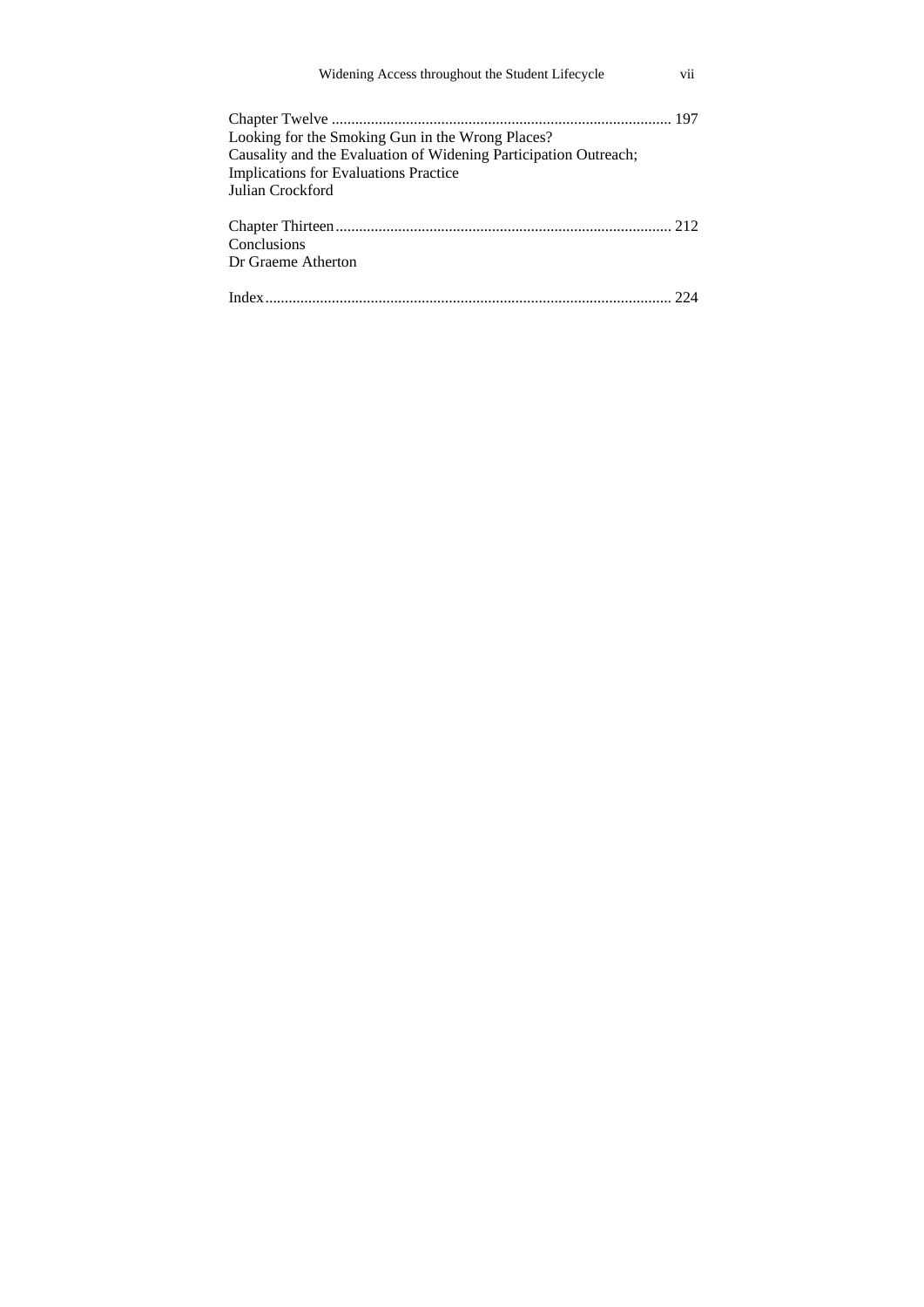### LIST OF FIGURES

- Fig. 3-1: Undergraduate HE learners by POLAR geography classification
- Fig. 3-2: Proposed model FEC engagement in a collaborative WP network
- Fig. 6-1: Engagement in different subject areas
- Fig. 6-2: Ranking of challenges faced by mature students in applied programmes
- Fig. 6-3: Student support structure overview
- Fig. 6-4: Mature student use of academic and support services
- Fig. 7-1: HE participation rates 2009 2015
- Fig. 8-1: Student responses to survey
- Fig. 8-2: Student sample by widening participation (WP) criteria
- Fig. 8-3: Demographics of student participants' vs institution student population
- Fig. 8-4: Responses to 'Do you feel that the work you did with a careers consultant has had a lasting impact on your employability?'
- Fig. 8-5: Responses to 'Have you used examples from the programme in applications and interviews?'
- Fig. 8-6: Willingness of business partners to engage further with the university
- Fig. 9-1: Likert scale responses to reasons for not applying for an internship: reasons 1-3
- Fig. 9-2: Likert scale responses to reasons for not applying for an internship: reasons 4-6
- Fig. 9-3: Internship application details for different schools in 2013
- Fig. 9-4: Growth of applications and potential projects offered for the internship Scheme
- Fig. 9-5: Projects offered, applications and internships awarded by subject area in 2015
- Fig. 9-6: Percentage of good degrees for students who did and applied for an internship in 2015
- Fig. 9-7: Award outcomes of summer interns from 2013 and 2014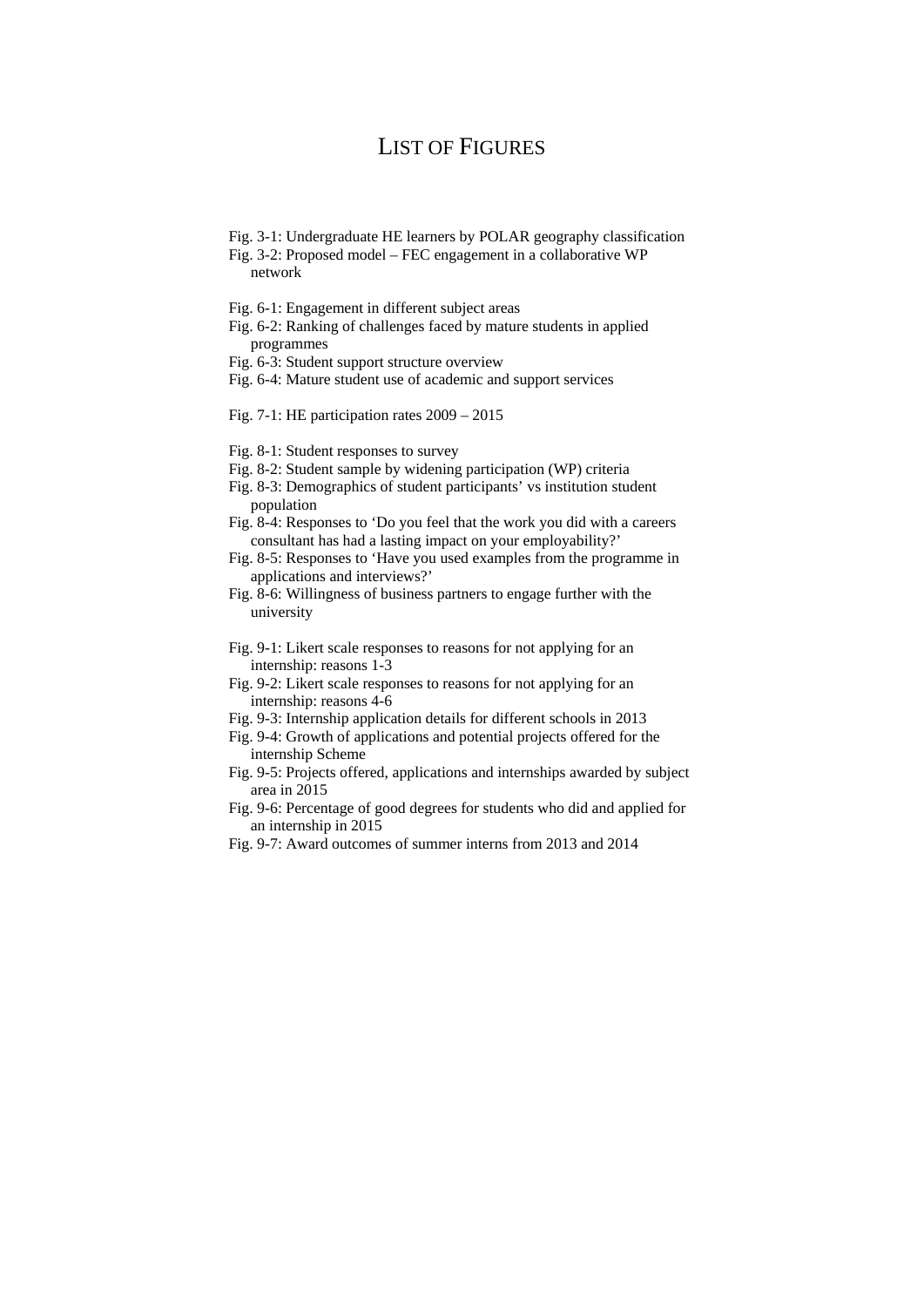- Fig. 10-1: Progression to higher education for Pathways to Law cohorts
- Fig. 10-2: Progression of Summer School applicants by group
- Fig. 10-3: Percentage of Summer School applicants who defer their anticipated HE entry
- Fig. 11-1: Location of study sites
- Fig 13-1: Whole institutional approach to widening access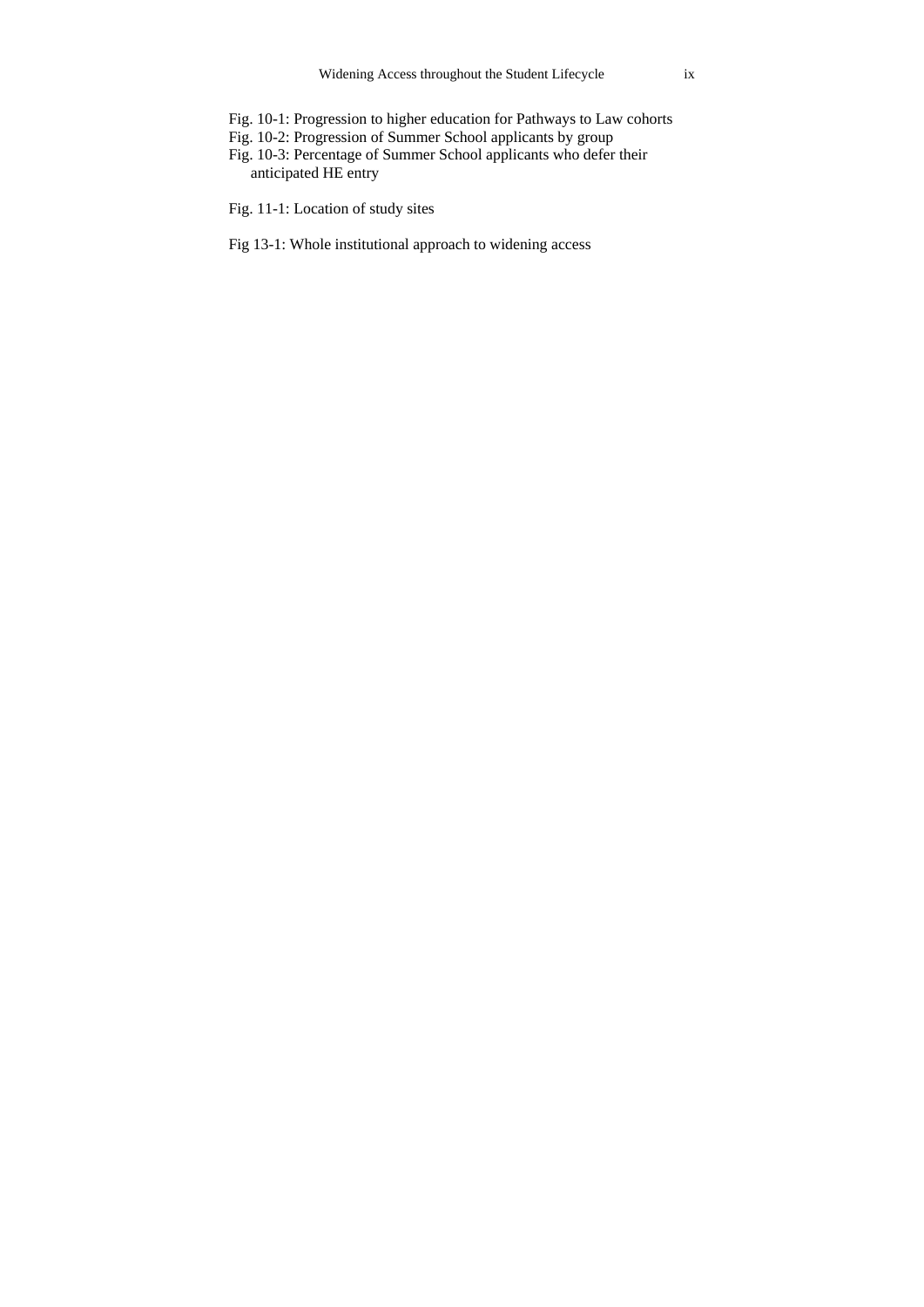### LIST OF TABLES

- Table 2-1: Timeline and response rates/sample size for research activities
- Table 4-1: The research sample by organisation and region
- Table 6-1: Ranking of experienced personal challenges in chosen programme so far
- Table 7-1: HE participation of SEC 4–7 and Low Participating Neighbourhoods in "Top" Universities
- Table 7-2: HE participation of SEC 4–7 and Low Participating Neighbourhoods in Post-1992 Universities
- Table 8-1: Average difference in students' employability self-efficacy rating pre and post placement
- Table 10-1: HE deferral rates of students who participated in the Pathways to Law programme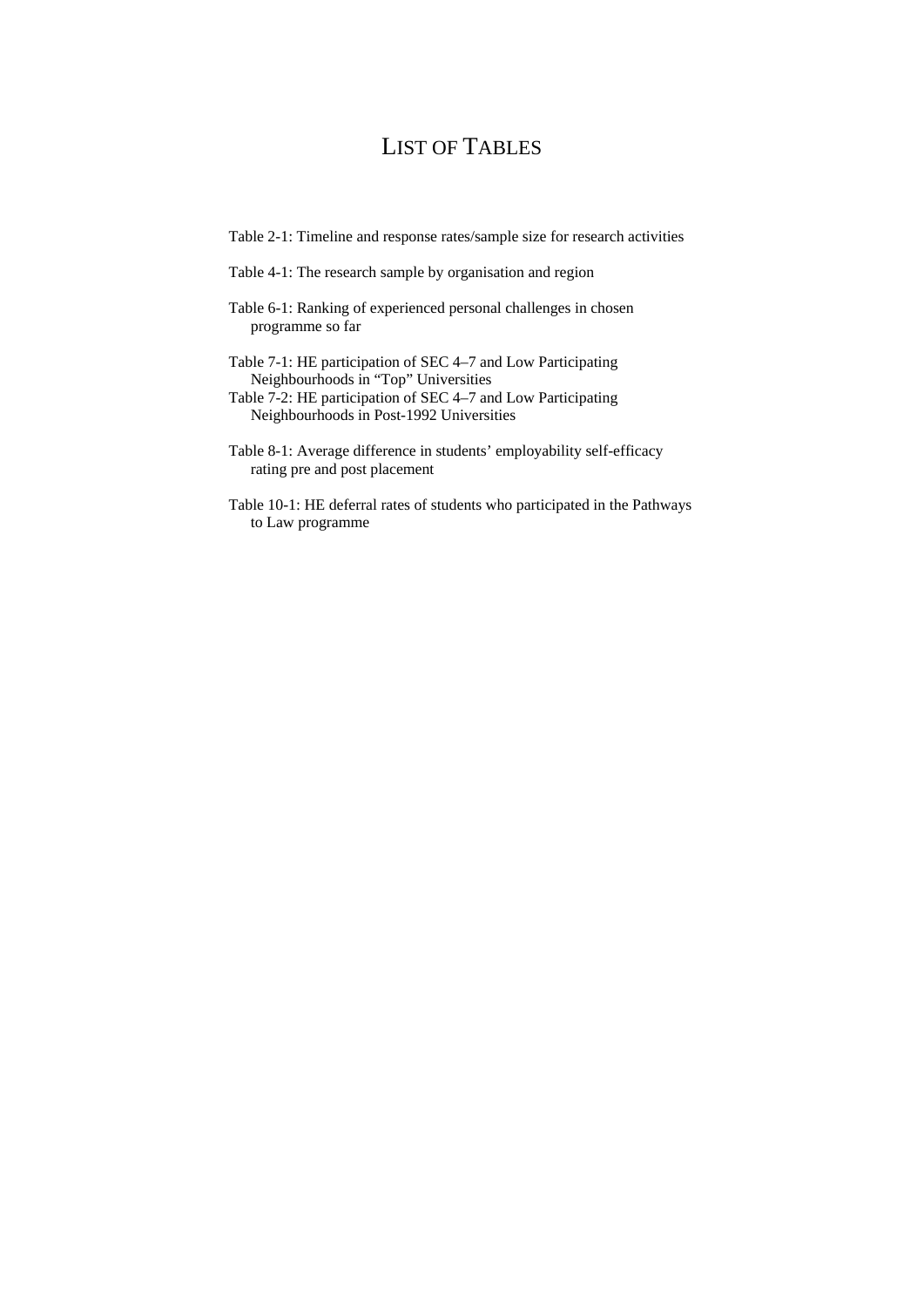### **INTRODUCTION**

The National Education Opportunities Network (NEON) was formed in early 2012 to provide a professional organisation to support staff working on widening access to higher education (HE) and social mobility. Adopting a cross-sector approach, it brings together HE institutions (HEIs), schools, colleges, the voluntary sector, professional bodies and employers.

NEON has four main objectives: to increase the professionalisation of widening access work through the development and accreditation of practice; to be a research and advocacy resource for those working on access at the local, regional and national levels; to develop and enhance practice and quality in widening access work; and to offer input and support to policy-makers and government from the widening access community.

During NEON's operation, the widening access agenda has itself expanded from a primary focus on entry to higher education for disadvantaged students to ensuring their success through the whole student lifecycle. For example, in the English HE context, there is now a strong emphasis on sustained engagement and a clear recognition of the need for a better understanding of the full range of factors which determine access and student access. The Office for Fair Access states that "fair access is only meaningful if disadvantaged students are supported not only to get into university or college but also to achieve to their full potential and to prepare for the next chapter after graduation"<sup>1</sup> and the Higher Education Funding Council for England agrees that "addressing widening participation relates to the whole 'life-cycle' of a student in HE. This covers pre-entry, through admission, study support and successful completion at undergraduate level, to progression on to further study or employment".<sup>2</sup>

 $\ddot{\phantom{a}}$ 

<sup>&</sup>lt;sup>1</sup> Office For Fair Access. "Aims and Objectives." Accessed August 1, 2016. https://www.offa.org.uk/about/objectives/. 2

 $^2$  Higher Education Funding Council For England. "Student opportunity and success: Policy and practice 2015-2020." Accessed August 1, 2016. http://www.hefce.ac.uk/sas/pp1520/background/.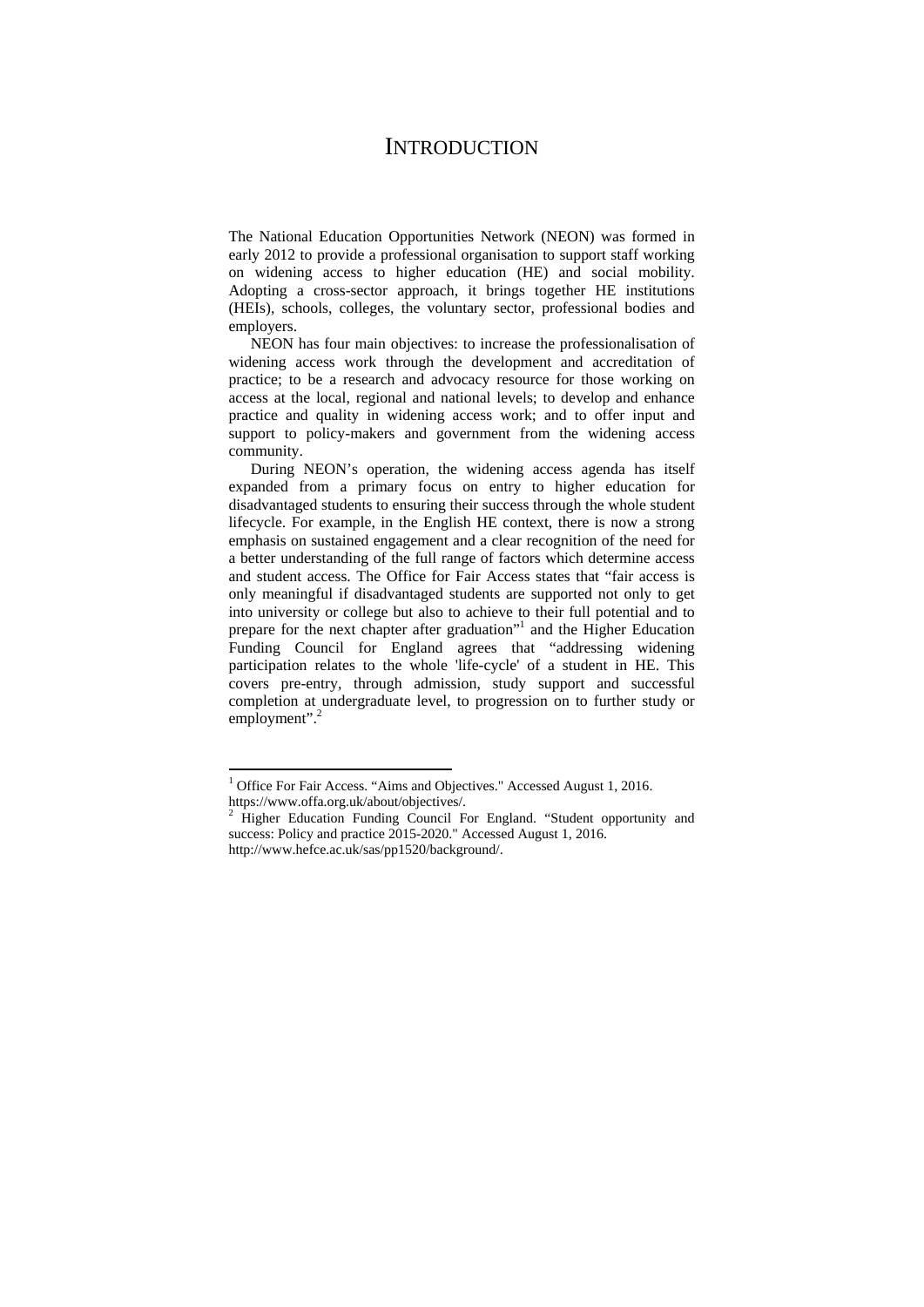#### xii Introduction

This volume is a contribution to that broadening agenda, as a reflection of the concerns and the professional practice of NEON members and as a way of grounding current debates in what can be learned from that practice. The chapters are organised chronologically across the student lifecycle from pre-university study in school or college through employment and, when possible, they are also grouped thematically so that, for example, chapters about engaging stakeholders or dealing with issues of data and evidence are presented together.

Neil Raven<sup>3</sup> opens the discussion with an examination of students' experience at the threshold of entry to HE, taking their AS and A levels. Based on case studies of three institutions, within a single English local authority, he focuses on the issues raised by student withdrawal at this critical stage. He identifies a rising trend in student drop-out and a common pattern across the institutions studied, in terms of the stages in the academic year when they withdraw and the destinations to which they then progress. Crucially, he provides an analysis of those students most at risk of withdrawal and this will be of relevance to those who are seeking to enhance progression, particularly for those less likely to progress to HE. Recommendations for addressing these patterns of withdrawal emphasise the need for work across the student lifecycle, beginning with students before they enter the sixth form up to the transition to HE, providing enhanced information, advice and guidance, targeting those at risk of dropout and providing mentors from within their peer group. Beyond these recommendations, he invites us to re-evaluate withdrawal and to consider the possibility that it is not always a "lost opportunity".

**Kirsty Younger<sup>4</sup>** and **Päivi Eerola<sup>5</sup> offer insight into the opportunities** and challenges afforded by joint work with school teachers. They reflect on a residential programme for teachers, designed to raise awareness of opportunities for students from a widening participation background at highly-selective universities and to establish a partnership approach to enhance progression. The opportunity afforded by such programmes to bring teachers together, network and share information is valuable. However, widening participation interventions which rely on teachers' capacity to lead change will be crucially influenced by the operation of hierarchies within schools and the position of individual teachers within such hierarchies. It is also a paradox that schools most able to engage with widening participation interventions may be those with the students already most able to engage with HE opportunities.

 $\ddot{\phantom{a}}$ 

<sup>&</sup>lt;sup>3</sup> Independent Consultant and Researcher in Higher Education.

<sup>4</sup> Centre for Evaluation and Monitoring, Durham University.

<sup>&</sup>lt;sup>5</sup> Centre for Evaluation and Monitoring, Durham University.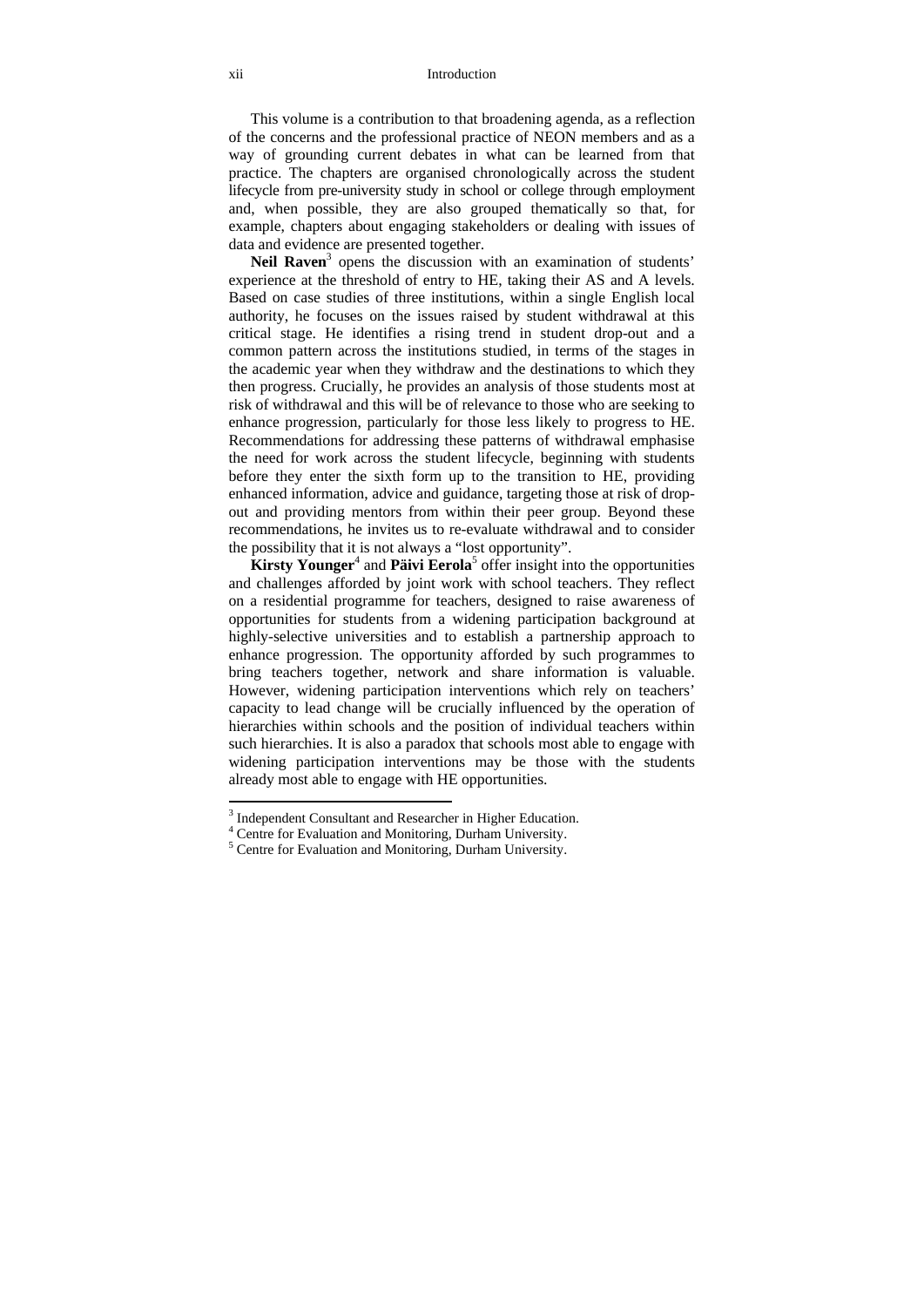Partnership with Further Education Colleges (FECs) offers a significant opportunity for widening access, as **Joni Chase**<sup>6</sup> argues, but there are many challenges associated with attempts to establish and operate such partnerships. Widening access can appear so congruent with the purposes of FECs that it can be difficult to establish the need for further efforts, especially when there are such intense financial pressures on FECs, which do not typically have progression to HE as a key institutional objective. Success in overcoming these challenges, it is argued, lies in the structures which are adopted and the dual role of FECs as providers of HE and as a route into HE, more broadly. The development of cross-college widening participation is crucial to the establishment of effective partnerships and successful widening access initiatives.

**John Bateson,<sup>7</sup> Mary Somerville,<sup>8</sup> and Richard Griffin<sup>9</sup> consider the** case of potential students seeking entry to HE who already have an established career path. The authors explore the case where existing nursing staff are seeking entry to nursing degrees. HEIs' focus on attracting high achievers from disadvantaged backgrounds does not, the authors argue, fit well in such a case. Matters are complicated further by the lack of close coordination between HE and employers and a lack of understanding of which activities are most effective in engaging students from such a background. Their research points to the potential benefits of widening access for existing staff in the health sector and they point to the need for a much stronger evidence base in this area of widening access work.

**Joanna Cooke**<sup>10</sup> and **Susannah McKee**<sup>11</sup> consider what can be learned at the threshold to HE in their study of a "foundation course". Their discussion includes the notion of students as partners in course development and this raises the prospect of using student views when designing a course. They outline key elements of the literature on the social, affective and cognitive aspects of course development and delivery and report on key issues experienced by the students. These include high

<sup>6</sup> Previously based at Canterbury Christ Church University, now at KaMCOP, University of Kent.

<sup>&</sup>lt;sup>7</sup> Institute of Vocational Learning and Workforce Research based at Bucks New University.

<sup>&</sup>lt;sup>8</sup> Institute of Vocational Learning and Workforce Research based at Bucks New University.

<sup>&</sup>lt;sup>9</sup> Institute of Vocational Learning and Workforce Research based at Bucks New University.

<sup>&</sup>lt;sup>10</sup> London Metropolitan University.

<sup>&</sup>lt;sup>11</sup> London Metropolitan University.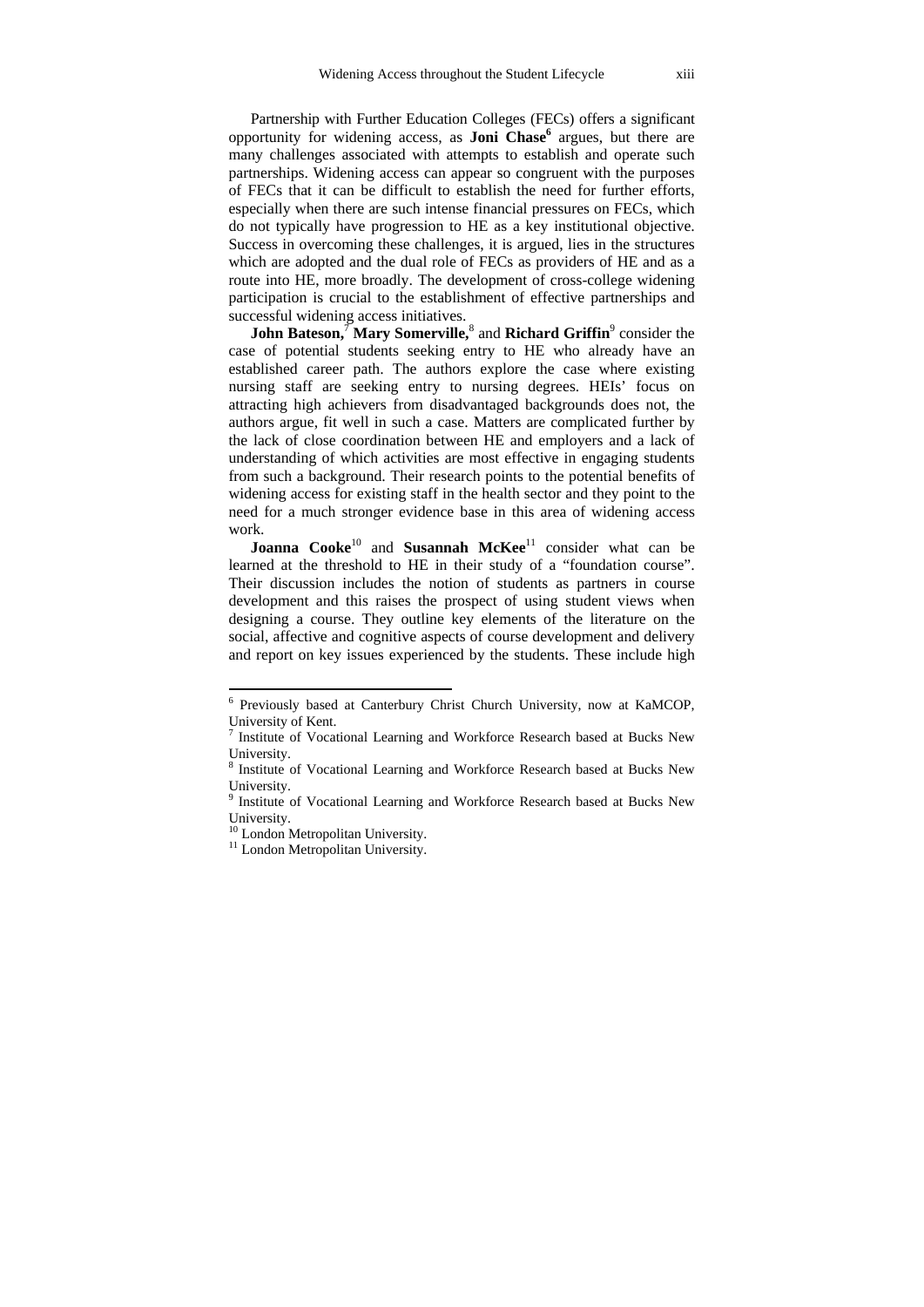#### xiv Introduction

levels of anxiety at the start of the course, the need for a supportive and constructive approach to course delivery, the importance of the social aspects of learning and recognition of its transformative possibilities. By understanding these concerns, one can make adjustments to course design, focus on "assets" rather than "deficits", reforms to assessment and feedback and approaches to teaching and learning which encourage collaboration and a "sense of belonging".

**Anke Twigg-Flesner**<sup>12</sup> focuses on the experience of mature students in HE. This case study which is set in a "niche" institution offering HE in a further educational setting examines the support needed throughout the students' academic career. The case for this support is informed by an analysis of how students rank the challenges they face. The author recommends a greater acknowledgement of the distinct needs of mature students and of the scope for facilitating peer support. (The assessment regime is a significant source of stress for these students.) In achieving this, a delicate balance must be struck between recognising their needs and differentiating them unhelpfully from the student body overall.

The concern with assessment is further examined by **Tina Byrom**<sup>13</sup> who explores the relationship between feedback and students' sense of belonging. Taking the ideas of Bourdieu as a starting point, she argues that feedback can cement students' sense of meaningful participation in HE or their sense of alienation from it. There can be a disjuncture between the expectations of non-traditional students and the feedback they receive. This disjuncture should be addressed by increasing the use of formative feedback and curriculum re-design to embed ongoing feedback within module delivery. Also, feedback which emphasises weakness can be discouraging and alienating, underlining "otherness" and eroding belonging.

**Rachel Roberts,**<sup>14</sup> **Laura Brammar**<sup>15</sup> and **Fiona Cobb**<sup>16</sup> outline a scheme in which employers offered a range of mini-consultancy projects to HE students from less advantaged backgrounds. The scheme was designed to enable students to enhance their social capital by means of participation in professional networks and thereby to enhance their employability and undergird their studies. Surveys of targeted participants revealed that the scheme had increased employability self-efficacy in all categories measured. Participation in the scheme led to wider engagement

 $\ddot{\phantom{a}}$ 

<sup>&</sup>lt;sup>12</sup> University Centre, Hartpury.

<sup>&</sup>lt;sup>13</sup> The University of Nottingham.

<sup>&</sup>lt;sup>14</sup> The Careers Group, University of London.

<sup>&</sup>lt;sup>15</sup> The Careers Group, University of London.

<sup>&</sup>lt;sup>16</sup> The Careers Group, University of London.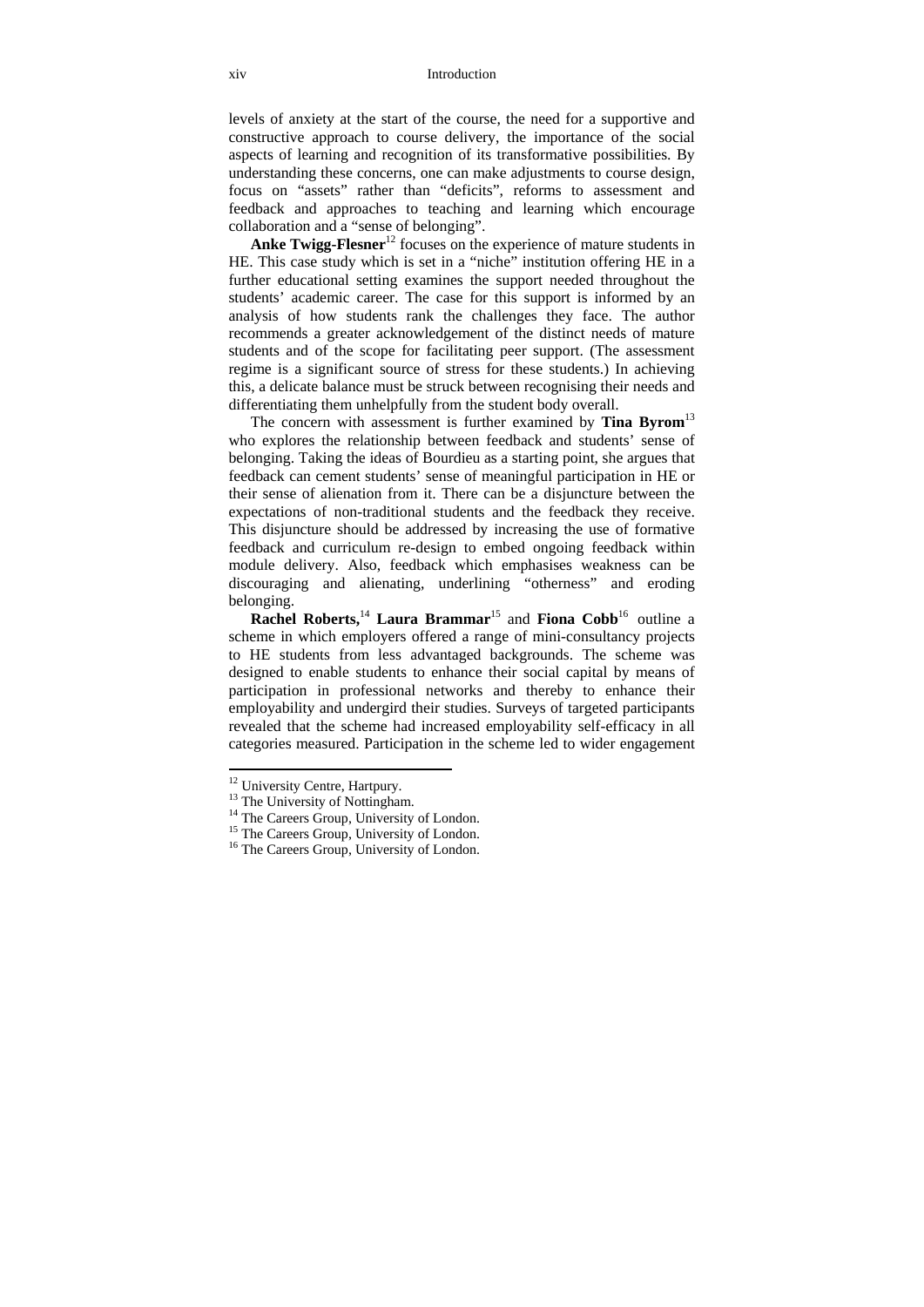with career advisors, enhanced professional networks, improved employability and positive business development outcomes. The scheme also served to enhance recognition of participating HEIs by employers. Such schemes, the authors argue, can have a significant impact on the social mobility of disadvantaged students.

Neil Williams<sup>17</sup> and **Lucy Jones**<sup>18</sup> also focus on graduate outcomes by investigating the impact that research studentships can have, especially in the case of black and ethnic minority (BME) students, where there is a recognised attainment gap, at and beyond graduation. Their paper reviews the operation of a research internship scheme at Kingston University which has had a positive impact on graduate outcomes, with significant percentages achieving good, including first class, degrees and without the attainment gap previously identified for BME students. This effect is also clearly discernible beyond graduation, with participants in the research internship scheme achieving enhanced employment outcomes, across the participating student population.

**Helen Wareham**<sup>19</sup> and **Laura Da Costa**<sup>20</sup> examine the data which could underpin our evaluation of widening access practice, in a study of the outcomes for participants in two schemes designed to engage young people from disadvantaged backgrounds with the opportunity to study in research-intensive institutions and highly competitive subject areas. They show how the Sutton Trust Summer Schools and Pathway to Law programmes were evaluated using Higher Education Statistics Agency (HESA) and Destinations of Leavers from Higher Education (DLHE) data to establish longitudinal tracking of participants into HE and into employment. They show that progression to university for participants in these schemes was higher than for the population overall and have established the basis for tracking these students into employment.

**Jon Rainford**<sup>21</sup> analyses the discourse of Access Agreements, reached by HEIs with the Office for Fair Access (OFFA) to determine the extent to which these agreements appear to embody commitment to widening access as distinct from mere compliance with the procedures established by OFFA. He analyses ten such agreements, 5 from the post-1992 new university sector and 5 from the longer-established institutions. He points

 $\overline{a}$ 

<sup>&</sup>lt;sup>17</sup> Kingston University London.

<sup>&</sup>lt;sup>18</sup> Kingston University London.

<sup>&</sup>lt;sup>19</sup> Previously based at Durham University, now at Study Higher, Oxford Brookes University.

<sup>&</sup>lt;sup>20</sup> Centre for Evaluation and Monitoring, Durham University.

<sup>&</sup>lt;sup>21</sup> Previously based at Staffordshire University, now at Conservatoire of Dance and Drama.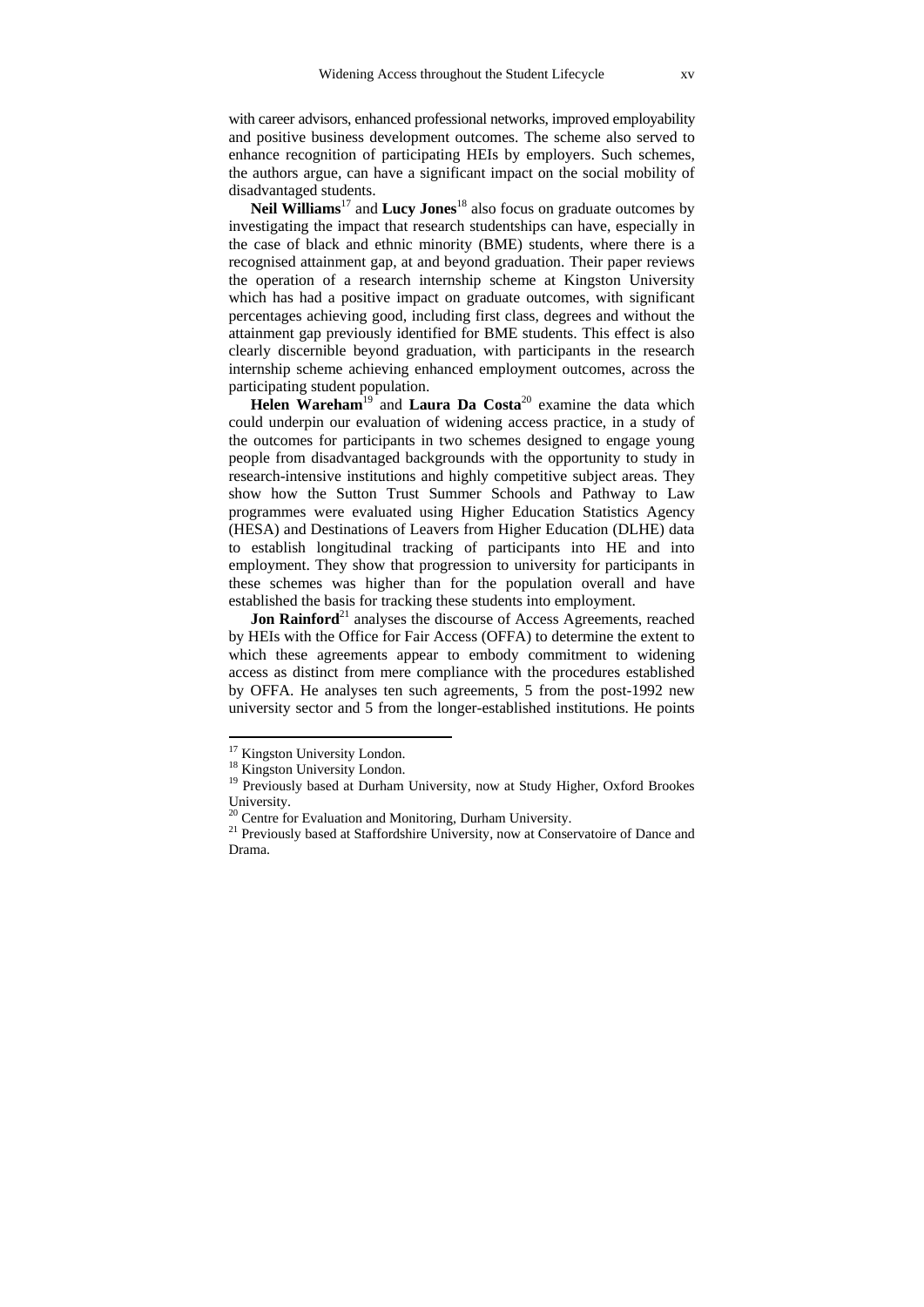#### xvi Introduction

to the variation between institutions in how they frame their commitments so that they are transparent (or not) and the extent to which they can be accountable for what they achieve (or not). The efficacy of such agreements, he argues, is likely to be greater where they are founded on commitments to robustly evaluate their achievements in widening access. He points to the potential for the Higher Education Access Tracker (HEAT) system to be developed by users to assist this process.

**Julian Crockford**<sup>22</sup> questions the possibility of establishing a clear causal relationship between widening access interventions and their outcomes and notes that the expectation that this is so is conditioned as much by the concern to determine the return on investment as to identify the most effective interventions. In practice, if we are to establish a more robust evidence basis for widening access, it will be necessary, he argues, to refocus on a local level, which is better contextualised. To achieve this, we would need to be able to break down access interventions into smaller steps, more susceptible to measurement, perhaps, but also offering a more nuanced evaluation and analysis. This would require closer attention to local contexts than is possible with the present emphasis on understanding the impact of widening access initiatives at the "macro" level.

Several key themes emerge from these studies. The importance of sustained engagement across the student lifecycle is clearly paramount but many of the contributors describe working partnerships (between HEIs or among stakeholders) as a critical strategy for widening access. This involves recognition of the inter-relationship between sectors (schools, colleges, universities and employers, to cite a number of key examples) and of the relationship between local action and regional or national policies. The fundamental importance of effective evaluation and monitoring of reliable data and evidence about widening access at all stages of the student lifecycle also emerges as a key theme. All the contributions gathered here were formed in the course of widening access *practice* and this underlines the importance of practice-based research and reflection. NEON benefits significantly, in this context, from being a member-led and practitioner-focused organisation.

<sup>&</sup>lt;sup>22</sup> The University of Sheffield.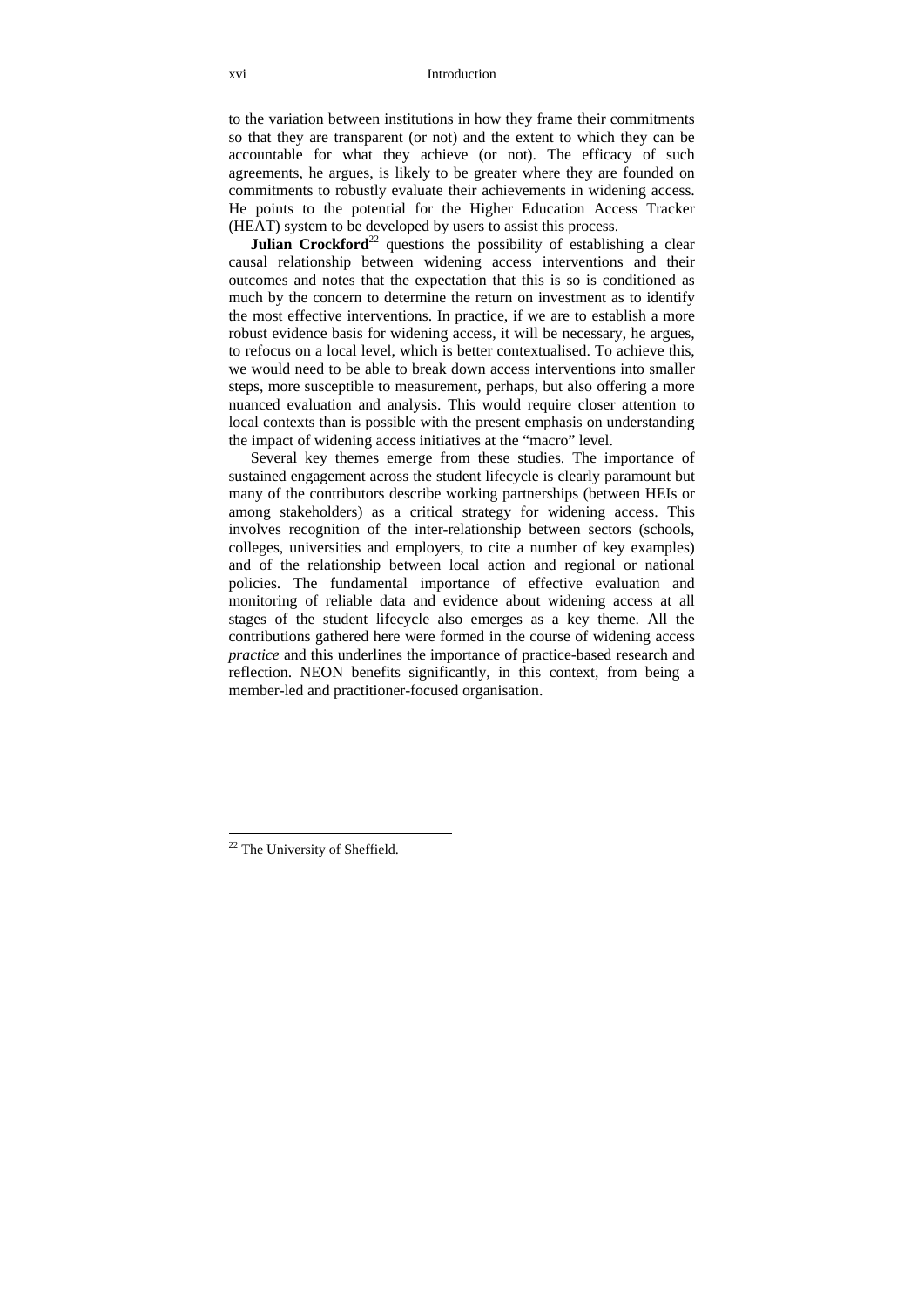## **SECTION ONE:**

# **ENTRY INTO HIGHER EDUCATION**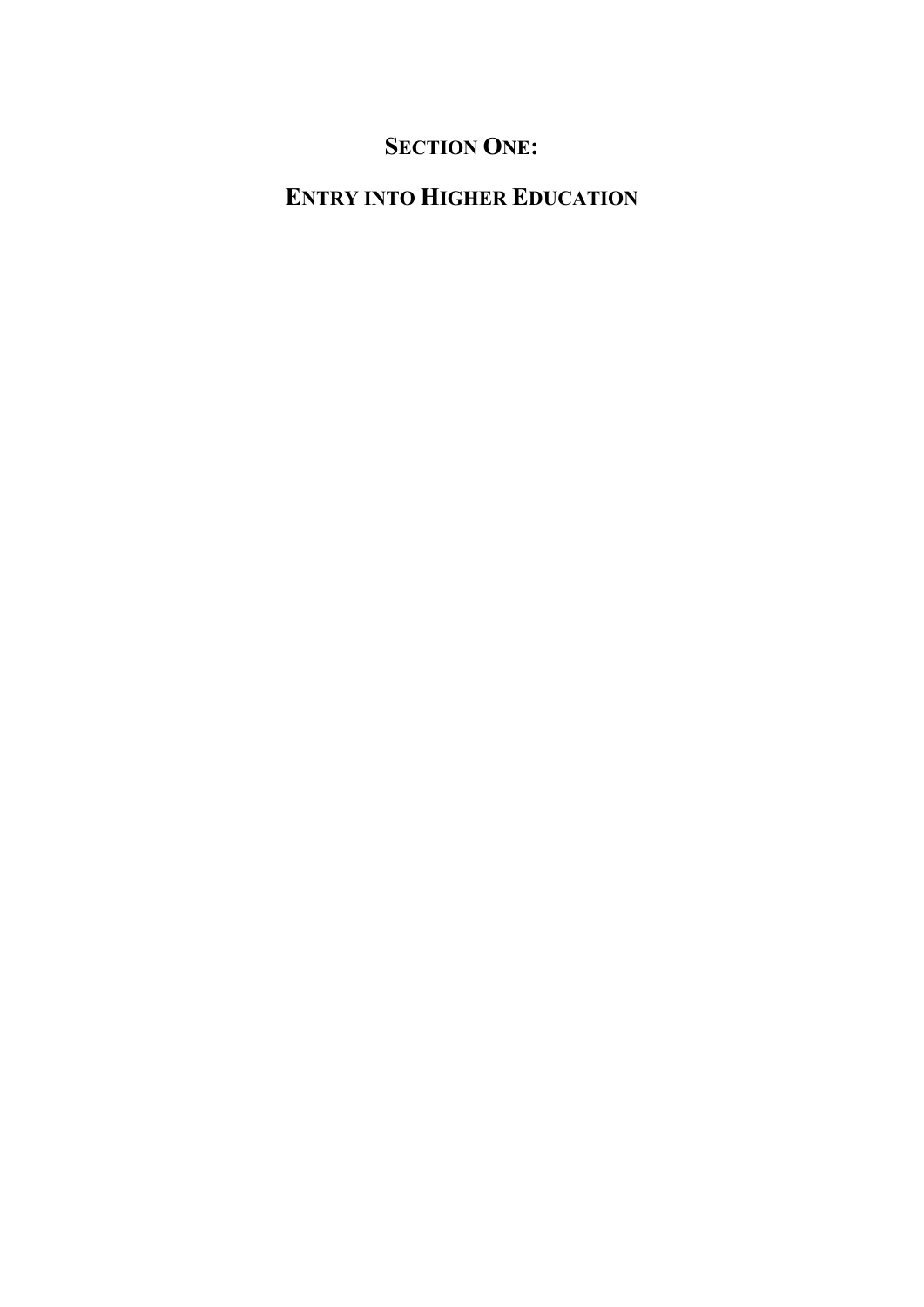### CHAPTER ONE

## DROP-OUT AMONGST AS-AND A-LEVEL LEARNERS: INTERPRETATIONS AND INTERVENTIONS

### NEIL RAVEN<sup>1</sup>

### **Preface**

Addressing the NEON 2016 conference theme of improving attainment in schools and colleges, this chapter focuses on the subject of AS- and Alevel drop-out. This represents an area of some concern in the school and college sector. Besides the financial costs of non-completion for post-16 providers, drop-out can have a damaging impact on the aspirations of the learners involved. It may also represent a loss of potential higher education applicants. Moreover, it has been suggested that amongst those at greatest risk of non-completion are learners from widening participation backgrounds.

Drawing upon evidence from an English local authority and, specifically, three case study institutions, this chapter explores this phenomenon. It does so by, first, identifying patterns in the timing and scale of drop-out, before exploring explanations and profiling those most at risk of non-completion. Informed by these findings, consideration is then given to potential strategies and tactics for enhancing retention and reducing drop-out, and their continued relevance as the new linear A-levels are introduced. The chapter concludes by suggesting the need to qualify the concept of dropout, advocating that, in some instances at least, it should not be viewed as a lost opportunity.<sup>2</sup>

 $\ddot{\phantom{a}}$ 

<sup>&</sup>lt;sup>1</sup> Independent Consultant and Researcher in Higher Education.

 $2^2$  An earlier version of this paper was prepared for an unpublished report submitted to the REACH NNCO partnership by the author in November 2016.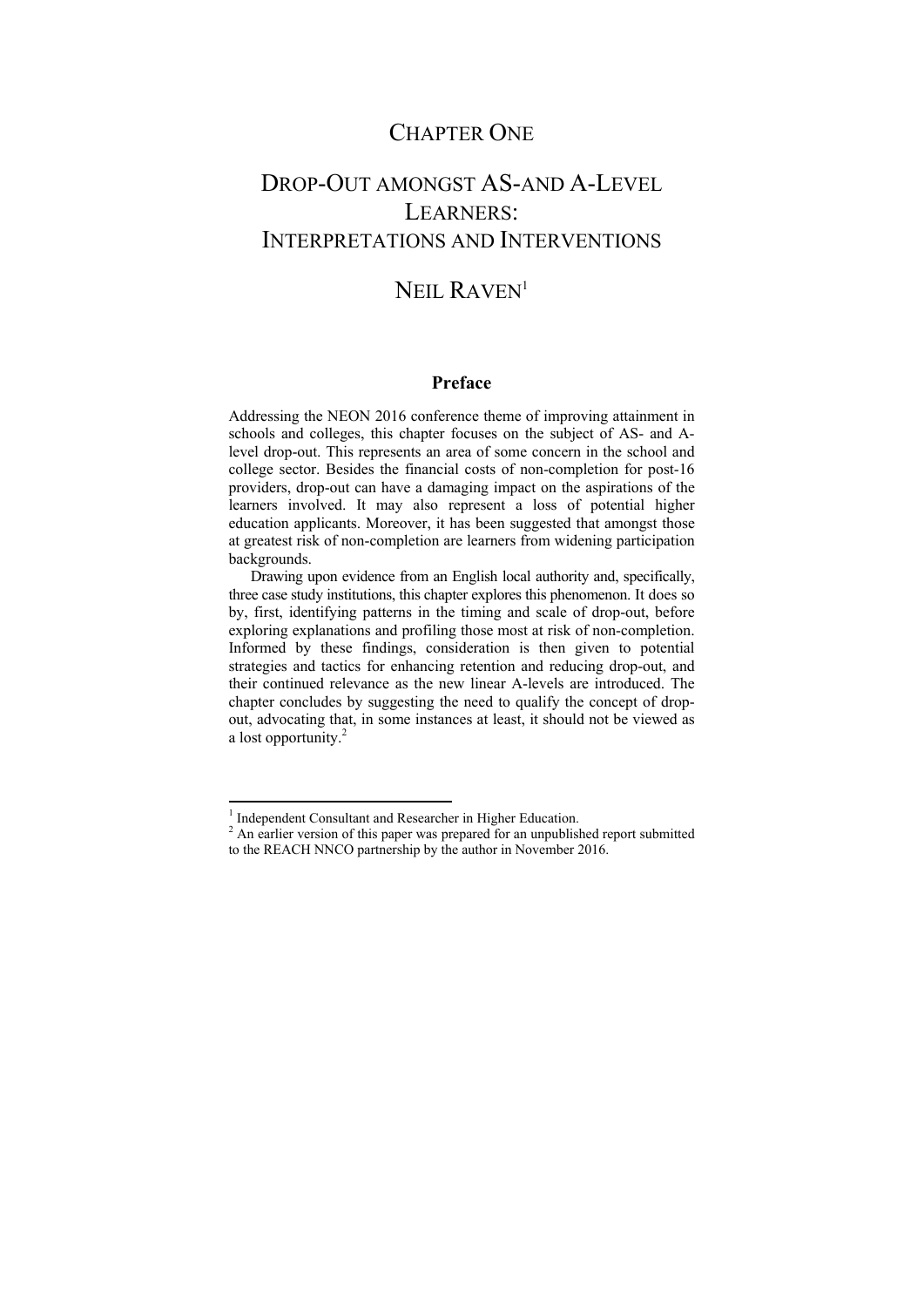### **Introduction**

The issue of AS- and A-level drop-out is a concern for a variety of reasons.<sup>3</sup> Payne described drop-out as "wasteful of public funds".<sup>4</sup> In response to such concerns, the UK's Government expressed the view in April 2016 that schools should be penalised if they "sign students up to inappropriate A-level courses they later abandon".<sup>5</sup> Indeed, reference has been made to possible financial sanctions.<sup>6</sup> In addition, from the summer of 2016, sixth form school and college performance tables will include a "retention measure", which "will show the proportion of (level 3) students who get to the end of the programme of study that they enrolled in at a provider". $7, 8$ 

In addition to a concern for institutional finances and reputations, dropout is also likely to have a detrimental impact at the individual learner level, potentially undermining the confidence of the young people involved.<sup>9</sup> Moreover, from a widening participation (WP) perspective, there is some evidence to suggest that amongst those most likely to drop-out of their

<sup>&</sup>lt;sup>3</sup> AS [Advanced Subsidiary] and A [Advanced] levels are typically studied by 16-19 year olds in school years 12 and 13. AS levels are taken during year 12 and, whilst they can represent "stand-alone qualifications", usually form the first part of a two-year A-level programme, which will be completed in year 13. They are the "traditional" qualification used for university entry. BBC. "AS and A level," BBC Schools (2015), accessed August 15, 2016,

http://www.bbc.co.uk/schools/parents/alevels/. 4

<sup>&</sup>lt;sup>4</sup> Joan Payne, *Student Success Rates in Post-16 Qualifications Data from the England and Wales Youth Cohort Study* (London: Department for Education,

<sup>2001),</sup> accessed August 15, 2016, http://dera.ioe.ac.uk/4655/1/ACF2FAA.pdf.<br><sup>5</sup> Billy Camden, "Punish Schools For A-Level Dropouts, Says Skills Minister," *Schools Week,* April 27, 2016, n.p., accessed August 15, 2016,

http://schoolsweek.co.uk/punish-schools-for-a-level-dropouts-says-skills-minister/. 6 <sup>6</sup> Billy Camden, "Schools Could Face Financial Penalties for A-Level Dropouts,"

*FE Week,* April 29, 2016, n.p., accessed August 15, 2016,

http://webcache.googleusercontent.com/search?q=cache:ul5l-

uKRK9QJ:feweek.co.uk/2016/04/29/schools-could-face-financial-penalties-for-alevel-dropouts/+&cd=1&hl=en&ct=clnk&gl=uk&client=safari. 7

 $<sup>7</sup>$  Department for Education, "16-19 Accountability Headline Measures: Technical</sup> Guide. For Changes in 2016," London: Department for Education (2015), accessed August 15, 2016,

https://www.gov.uk/government/uploads/system/uploads/attachment\_data/file/482 225/16 to 19 accountability headline measures technical guide.pdf, 22.

Camden, "Punish Schools", n.p.

<sup>9</sup> Payne, *Student Success Rates in Post-16*, 10.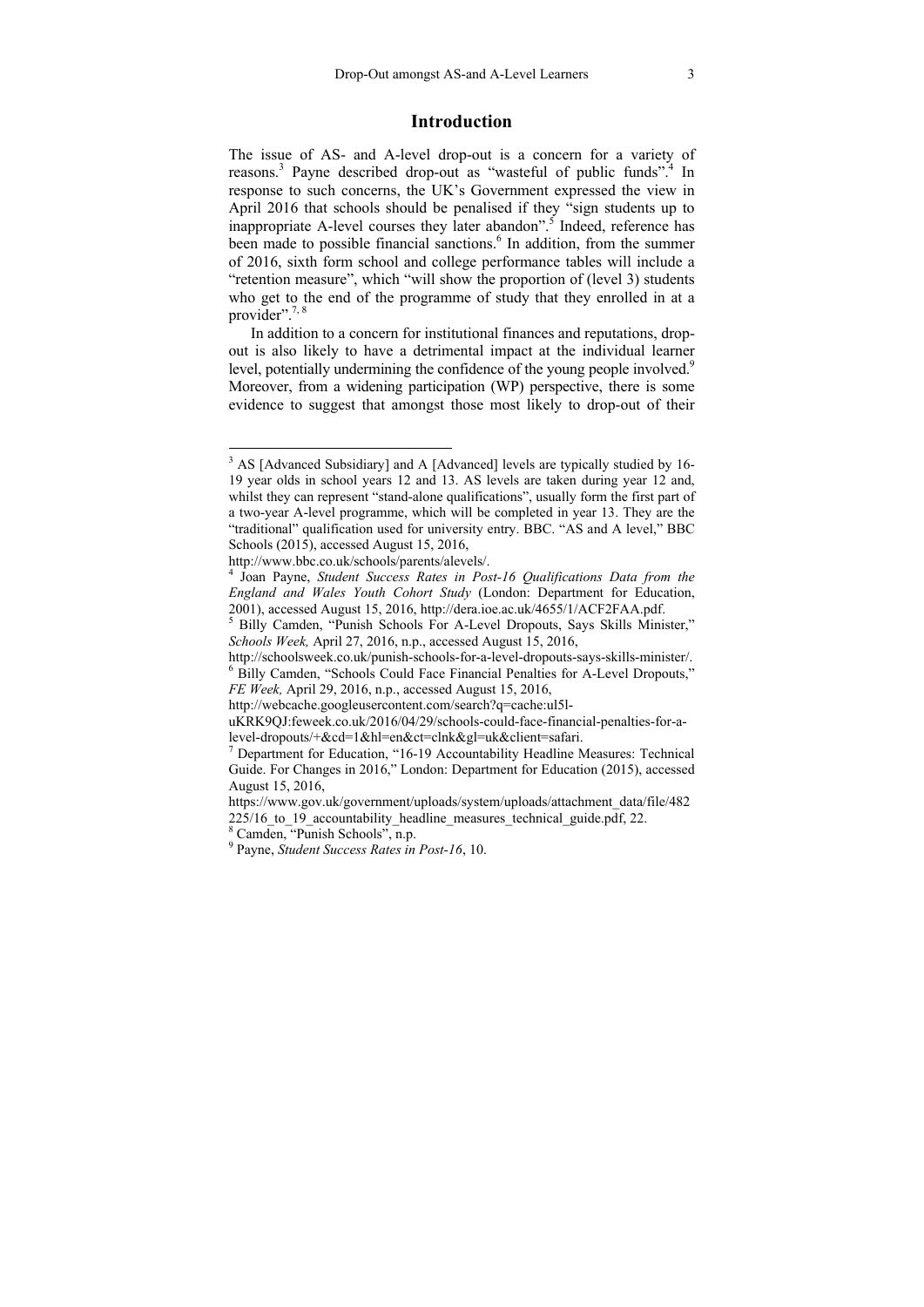studies will be learners from less advantaged backgrounds.<sup>10</sup> In the context of the new National Collaborative Outreach Programme  $(NCOP)$ ,<sup>11</sup> this outcome could be particularly relevant since it may afford some understanding of what is happening to areas where higher education (HE) progression is lower than expected after accounting for attainment at age 16 (based upon General Certificate of Secondary Education [GCSE] scores).<sup>12, 13</sup>

It is against this backdrop that the research reported in this chapter was commissioned. Funded by REACH, the Leicester and Leicestershire National Network for Collaborative Outreach Partnership (NNCO).<sup>14</sup> the goals were to learn more about rates of local drop-out and, in particular, to identify any patterns in the timing of drop-out and which students are at greatest risk. Having gathered these insights, the study was charged with exploring tactics and strategies that might be enacted to enhance retention.

### **Approach and methods**

Having sought to provide some quantitative context by identifying arealevel figures on drop-out, a case study approach was chosen, which would

 $10\,$ 10 Steve Bradley and Pam Lenton, "Dropping Out of Post-Compulsory Education in the UK: An Analysis of Determinants and Outcomes*"* (2007), 14-15, accessed August 15, 2016,<br>http://www.lancaster.ac.uk/staff/ecasb/papers/Bradley+lenton210806-full.pdf.

<sup>&</sup>lt;sup>11</sup> The new National Collaborative Outreach Programme, which will run from 2016/17 to 2019/20, is aimed at supporting "consortia of HE providers, schools, colleges and other organisations to deliver programmes of collaborative outreach in specific local areas where HE participation is low overall and lower than expected given GCSE attainment levels." Higher Education Funding Council for England, "National Network of Collaborative Outreach Programme*"* (2016), n.p.,

accessed August 15, 2016, http://www.hefce.ac.uk/sas/ncop/.<br><sup>12</sup> BBC, "What Happens After the Age of 16?" (2015), accessed August 15, 2016, http://www.bbc.co.uk/schools/parents/education after 16/.

 $^{13}$  GOV.UK, "Get the Facts: GCSE Reform" (2016), accessed August 15, 2016, https://www.gov.uk/government/publications/get-the-facts-gcse-and-a-levelreform/get-the-facts-gcse-reform.

 $14$  Funded for the period 2014/15-2015/16, the NNCO scheme "brings together universities and further education colleges into local networks to provide coordinated outreach to schools and colleges, with the aim of encourage more young people into higher education". Higher Education Funding Council for England, "National Networks for Collaborative Outreach. Policy Guide" (2016), accessed August 15, 2016, http://www.hefce.ac.uk/sas/nnco.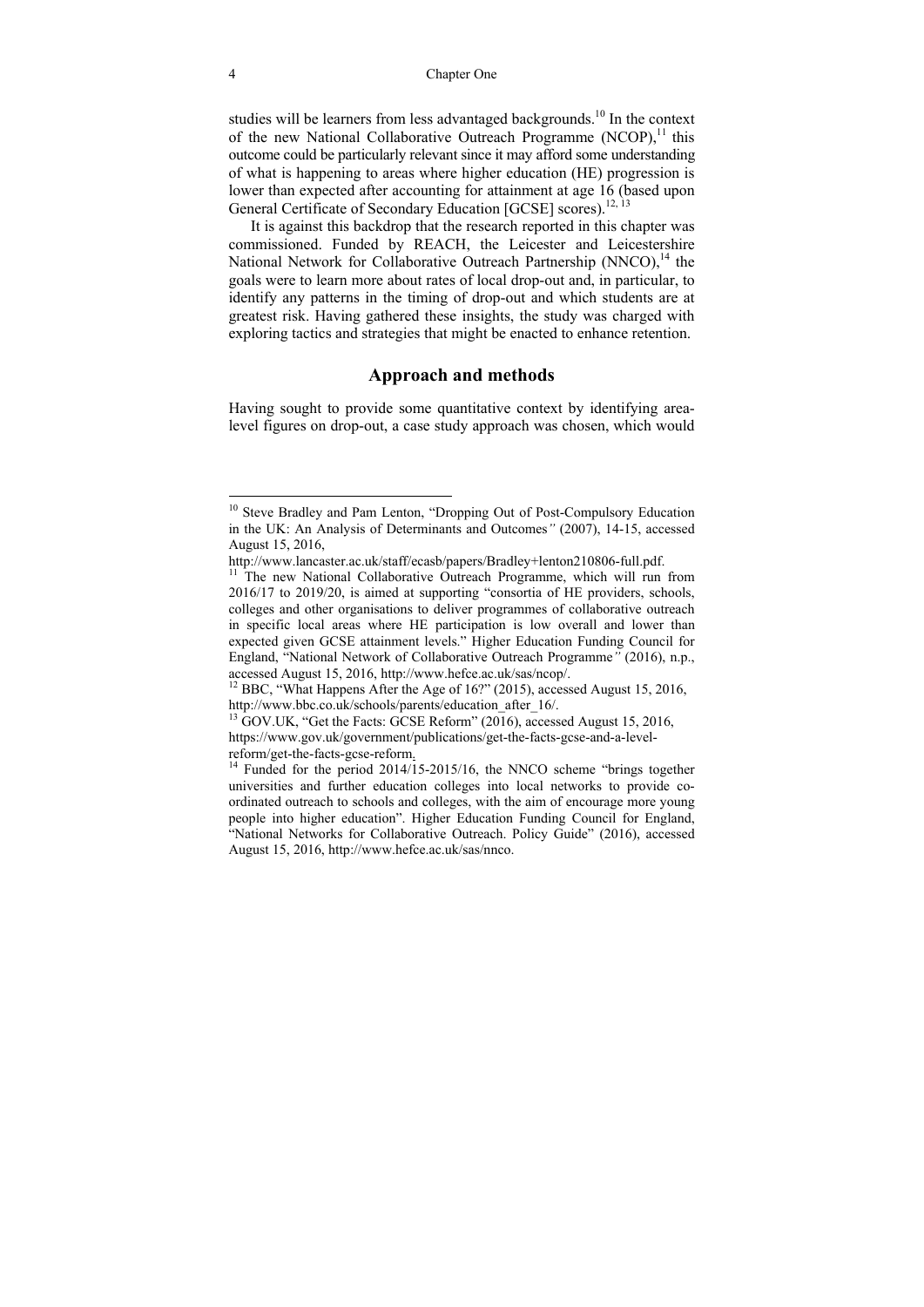allow for a "detailed" exploration of the subject.<sup>15, 16, 17</sup> Consequently, data collection and analysis were focused on three institutions. Selection of educational establishments was based on ensuring coverage of a range of different types of post-16 providers. Accordingly, a school with a sixth form was included alongside two sixth form colleges. Whilst one of the colleges specialised in A-levels, the other two institutions also offered level 3 BTECs. $18$ 

Moreover, in terms of geography each institution had a distinct catchment area. The sixth form specialising in A-levels drew on an area around the centre of the main county town along with its western suburbs, although it also attracted some learners from the wider county. The sixth form school drew mainly upon the institution's own learners, as they progressed from year 11 (15 and 16 year-olds), and these principally derived from suburbs to the south of the same city. Finally, the catchment area of the other college–and the largest of the three in terms of its post-16 cohort–was centred upon the northern suburbs of the city, although it attracted learners from other areas as well.

Having gathered a sense of the numbers withdrawing from each institution and the timing of withdrawal, a qualitative investigation of the underlying causes of drop-out was conducted. Semi-structured interviews were conducted with key members of staff in each institution. This approach, which included asking supplementary questions to those prepared in advance, afforded an opportunity to gather in-depth insights.<sup>19, 20</sup>

<sup>&</sup>lt;sup>15</sup> Phil Hodkinson and Heather Hodkinson, "The Strengths and Limitations of Case Study Research." Paper presented at the Learning and Skills Development Agency Conference, Cambridge, UK, 5-7 December 2001, 3, accessed August 15 2016,

http://education.exeter.ac.uk/tlc/docs/publications/LE\_PH\_PUB\_05.12.01.rtf.<br><sup>16</sup> Robert E. Stake, "The Case Study Method in Social Enquiry," *Educational Researcher* 23, no. 6 (1978): 5–8.

<sup>&</sup>lt;sup>17</sup> John Gerring, "What is a Case Study and What Is It Good for?" *American Political Science Review* 98, no. 2 (2004): 341–54.<br><sup>18</sup> BTECs are "specialist work-related qualifications available in a range of

sectors", including, "business, engineering and ICT". Pearson, "About BTECs" (n.d.), accessed August 15 2016,

http://qualifications.pearson.com/en/support/support-topics/understanding-our-<br>qualifications/our-qualifications-explained/about-btecs.html.<br><sup>19</sup> HK Data Services. "Services Henry and Little W. 2016.

UK Data Services, "Semi-Structured Interviews" (2016), accessed August 15, 2016,

https://www.ukdataservice.ac.uk/teaching-resources/interview/s,emi-structured.<br><sup>20</sup> Barbara DiCicco-Bloom and Benjamin F. Crabtree, "The Qualitative Research

Interview." *Medical Education* 40 (2006): 314–21, accessed August 15, 2016, http://onlinelibrary.wiley.com/doi/10.1111/j.1365-2929.2006.02418.x/full.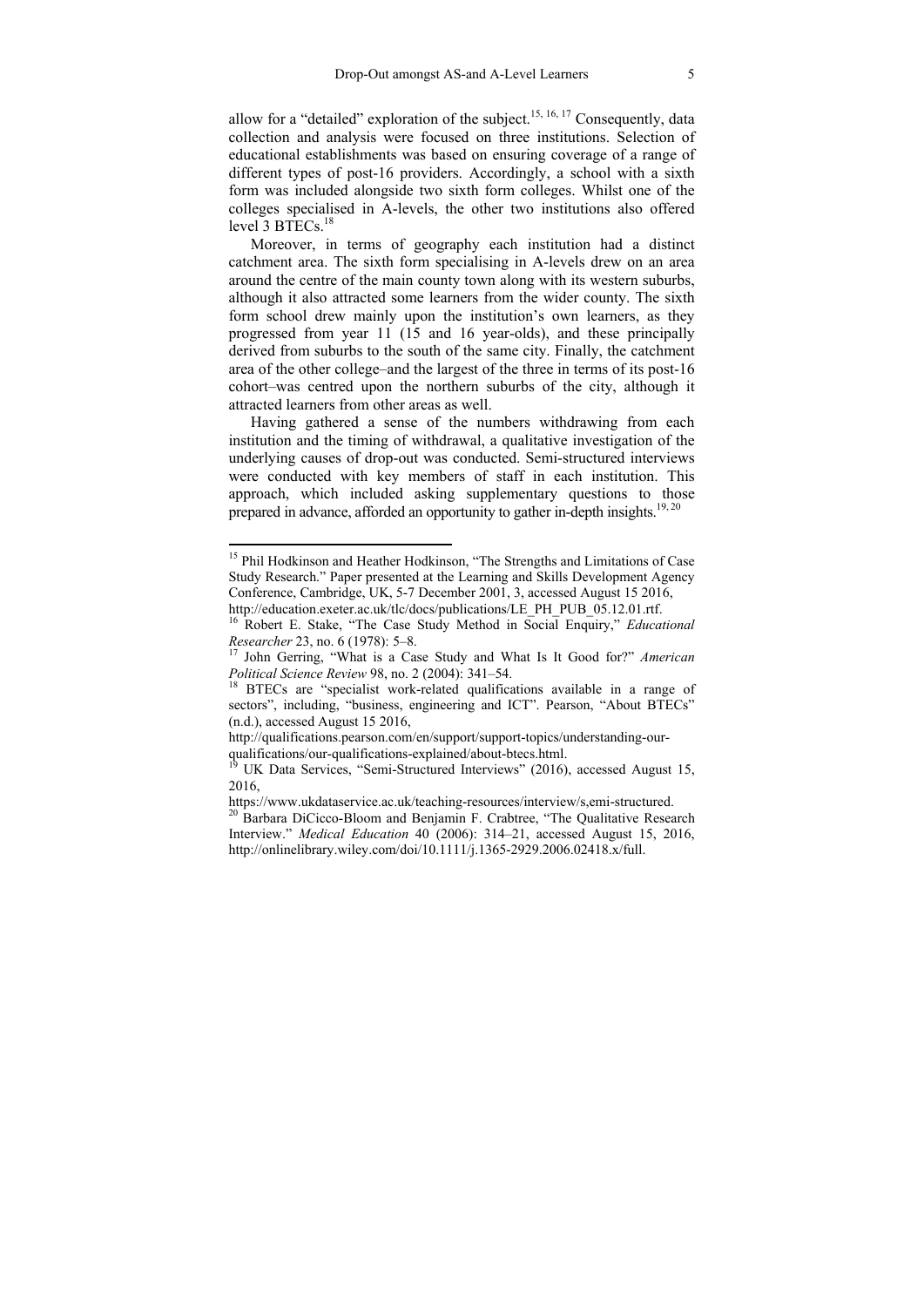The individuals interviewed comprised heads of sixth forms and faculty managers, as well as career guidance officers and data managers. In total, 10 teaching professionals were interviewed, with each interview lasting between 40 minutes and one hour. As a means of enriching the picture with a different and more detached perspective (in terms of institutional affiliations), the views of three information, advice and guidance (IAG) professionals employed by the local authority were also sought. Their views helped to determine the extent to which the findings from the case study institutions could be compared with experiences encountered in other local colleges and sixth forms.

From the outset of the study, there was a need to define the term *dropout*. Whilst definitions vary, the focus was on learners who had left the institution and their AS/A-level programmes before completing their second year of study. There are certain advantages in adopting this more absolute measure, compared, for instance, with one based upon individual course withdrawals. It is comparatively easy to identify such learners. It is also consistent with other studies that have investigated drop-out, and is comparable to the definition used by the Higher Education Funding Council for England (HEFCE) and the Office for Fair Access (OFFA) when assessing rates of institutional retention at HE level.<sup>21, 22</sup> Moreover, it is consistent with the new retention measure developed by the Department for Education (DfE) and that, from summer 2016, will be used to assess the performance of sixth forms and colleges. $^{23}$ 

### **Trends**

Recent drop-out rates were identified for the local authority in which the three case study institutions were located. In total, 76.8% of the 2012/13 AS cohort progressed to the second year of their advanced level studies (referred to as A2) in 2013/14, with just over 23% withdrawing. A slightly higher drop-out figure was found for the next cohort, with 28.4% of AS students in 2013/2014 not continuing with their advanced level studies the

 $\overline{a}$ 

<sup>&</sup>lt;sup>21</sup> Higher Education Funding Council for England, "Non-Continuation Rates at English HEIs: Trends for Entrants 2005-06 to 2010-11" (2013), accessed August 15, 2016, http://www.hefce.ac.uk/pubs/year/2013/201307/.

<sup>&</sup>lt;sup>22</sup> Office for Fair Access and the Higher Education Funding Council for England, "National Strategy for Access and Student Success in Higher Education," London: Department for Business, Innovation and Skills (2014), accessed August 15 2016, https://www.gov.uk/government/uploads/system/uploads/attachment\_data/file/299 689/bis-14-516-national-strategy-for-access-and-student-success.pdf. 23 Department for Education, "16-19 Accountability."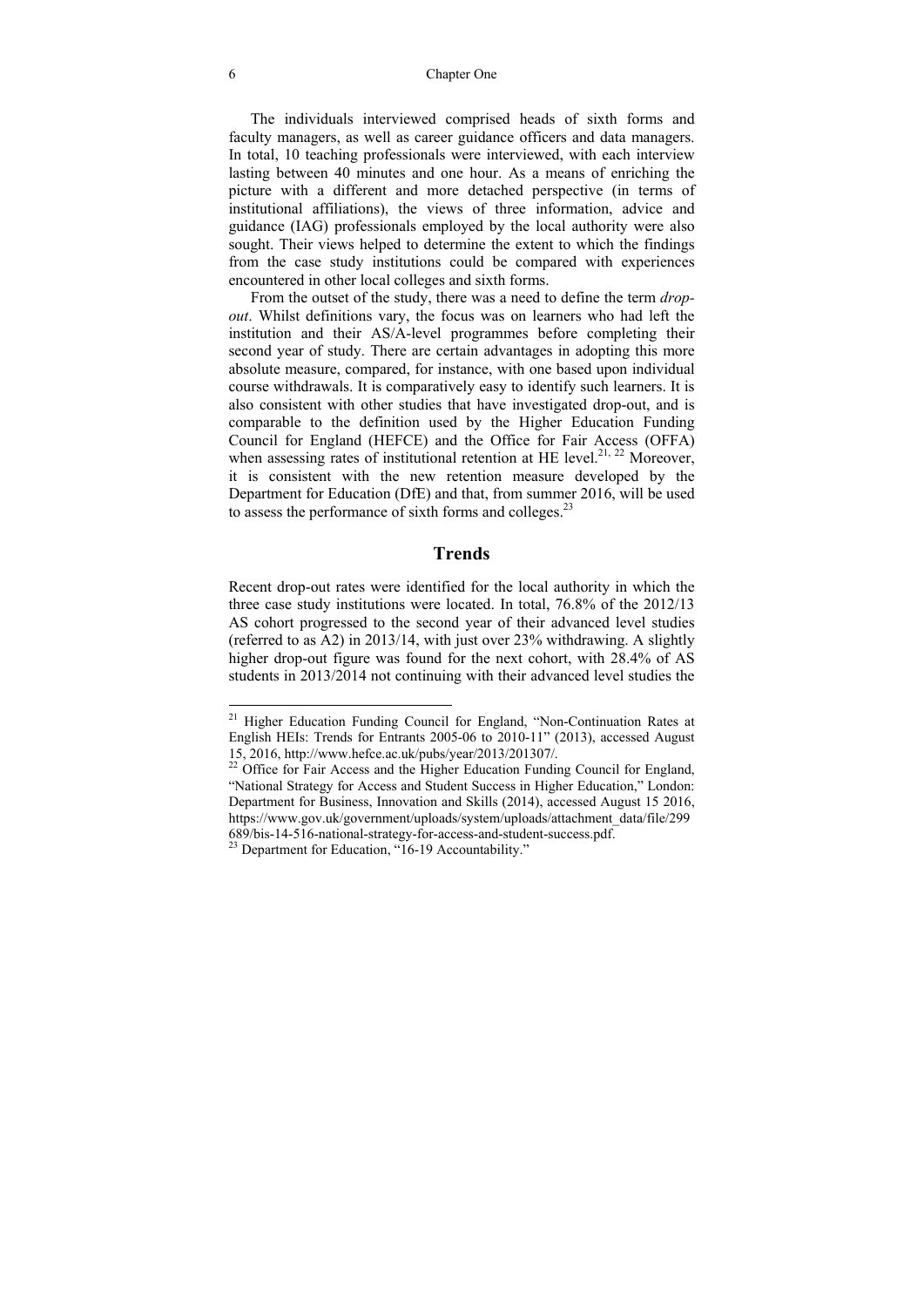following year. As a comparison, work conducted by Policy Exchange in the north west of England uncovered non-continuation rates of  $31\%^{24,25,26}$ A further study based upon a consortium of schools and colleges in southern England found a comparable "proportion of young people leaving within or at the end of Year 12".<sup>27</sup>

Drop-out prior to completion of A2 was also recognised as a concern amongst the managers interviewed in the three case study institutions. Here, reference was made to this being an "on-going issue for us" and one that was judged to have "grown over the last five years". In addition, managers discussed how drop-out had an "impact on planning" and that it was a concern since institutions had an "obligation" and "duty of care" to their students.

### **Timing**

From the institutional data provided, and from figures discussed by managers, a clear pattern emerged in the timing of drop-out. Moreover, the same trends were apparent in each institution. All talked of a "churn" during the initial five to six weeks of the first term. However, this tended to involve learners changing courses rather than abandoning the institution, although in each case it was acknowledged that a few students

 $\overline{a}$ 

<sup>&</sup>lt;sup>24</sup> Policy Exchange, "Academic Focus Driving Students to Quit A-Levels" (2013), accessed August 15, 2016, http://www.policyexchange.org.uk/media-centre/in-thenews/category/item/academic-focus-driving-students-to-quit-a-levels.

<sup>&</sup>lt;sup>25</sup> Anon, "One in Three Drop Out from A-Levels. All About School Leavers" (2016), accessed August 15, 2016,

http://www.allaboutschoolleavers.co.uk/news/article/13/one-in-three-drop-outfrom-a-levels.

<sup>26</sup> See also Owen Corrigan, "Technical Matters: Building a High Quality Technical and Vocational Route Through the Education System," in *Policy Exchange* (London: Policy Exchange, 2013), ed. L. Lee, accessed August 15 2016,

http://www.policyexchange.org.uk/images/publications/technical%20matters.pdf, and Centre for Economic and Social Inclusion, "Achievement and Retention in Post 16 Education. A Report for the Local Government Association" (2015), 14, accessed August 15, 2016,

http://www.local.gov.uk/documents/10180/11431/Achievement+and+retention+in +post-16+education,%20February+2015/746a1fb2-2a89-49e9-a53bf5339288d4b1.

<sup>&</sup>lt;sup>27</sup> Ann Hodgson and Ken Spours, "Middle Attainers and 14-19 Progression in England: Half-Served by New Labour and Now Overlooked by the Coalition?" *British Educational Research Journal* (2013), 4 and 9., accessed August 15, 2016, http://eprints.ioe.ac.uk/11987/.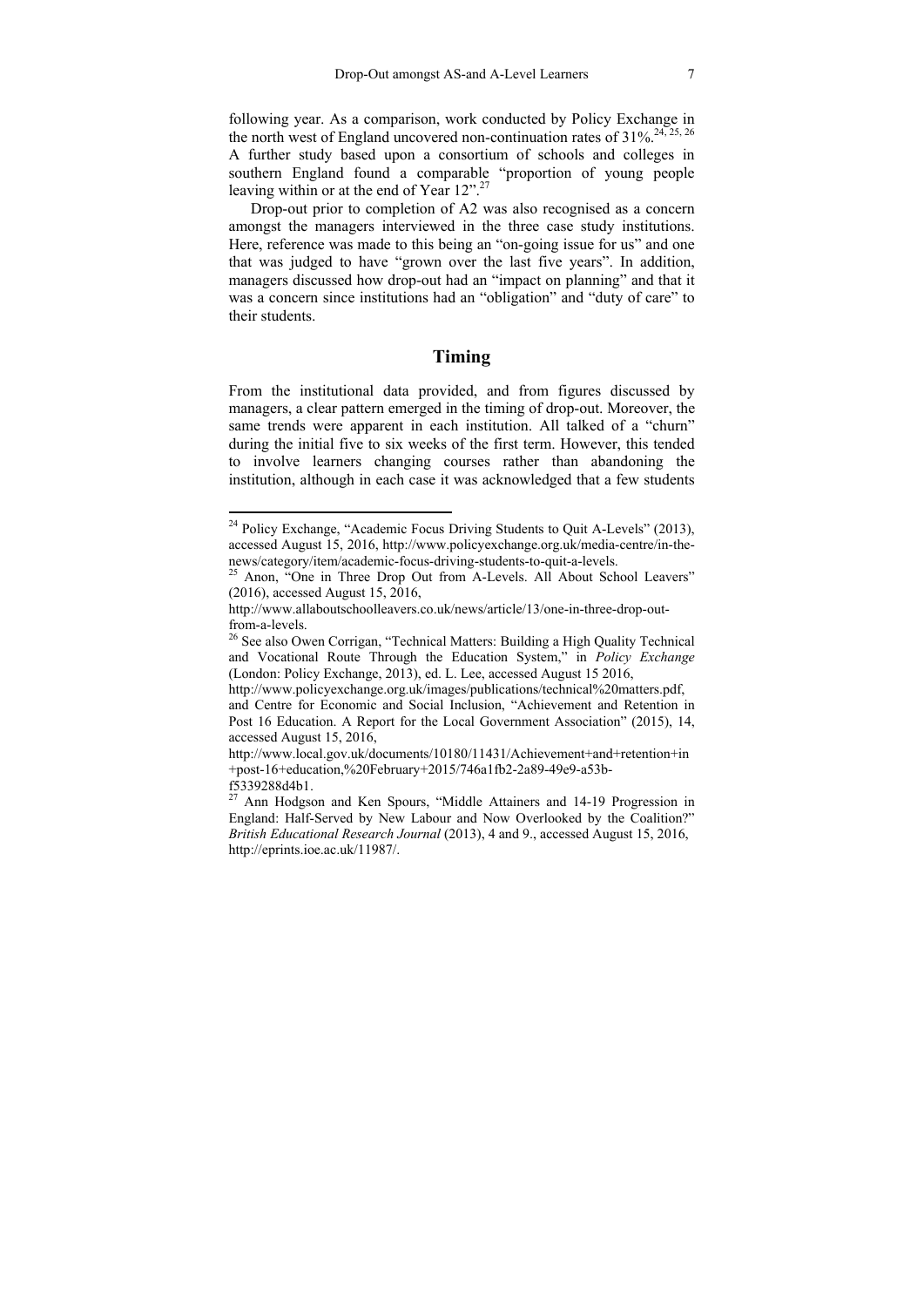did leave. Whilst practitioners were keen to address this, it was accepted that this opening phase was not of greatest concern, in part because of the modest numbers involved but also because it occurred prior to the submission of official learner numbers in October.

Two further peaks in drop-out were identified. The first occurred during January and February. This was described by one interviewee as the "winter blues". It was typically during this period that learners received their first set of coursework marks and when mock exams were sat. The second notable period of drop-out occurred during the summer term. This followed receipt of AS results. After this peak, it was that observed that "most students who are going to drop-out" will have done so, with retention judged less of an issue during the second year of A-level studies.

### **Destinations of those who drop-out**

By interviewing IAG advisors, it was possible to gather insights into what happens to those who discontinue their advanced-level studies. Some enrolled in apprenticeships or opted for BTECs, whilst others re-started their A-levels. It was also observed that those who re-started often took the same advanced level subjects but at a different institution. In addition, the advisors acknowledged that a small number of those who dropped out became NEETs (individuals who were Not in Employment, Education or Training)<sup>28,29</sup>–an outcome also identified by Hodgson and Spours.<sup>30</sup>

The same trajectories were discussed by a career advisor in one of the case study institutions. Here reference was made to some learners finding AS study "tough" and of the "novelty" of pursuing this option "wearing off" as the first-year progresses. Under such circumstances, and often associated with the start of the second term, attention would turn to "an earlier idea of pursuing an apprenticeship". In contrast, drop-out during the summer tended to be the consequence of receiving AS marks that were not in line with expectations, and in some instances, were below the grades required by their school or college for progression to the second year of study. This said, it was suggested that, prior to dropping out, learners often displayed behaviours that could signify the likelihood that

 $28\,$ Jeanne Delebarre, "NEET: Young People Not in Education, Employment or Training," House of Commons Library, Research Briefing (2016), accessed August 15, 2016,

http://researchbriefings.parliament.uk/ResearchBriefing/Summary/SN06705<br><sup>29</sup> Corrigan, "Technical Matters," 10.

<sup>&</sup>lt;sup>30</sup> Hodgson and Spours, "Middle Attainers," 3.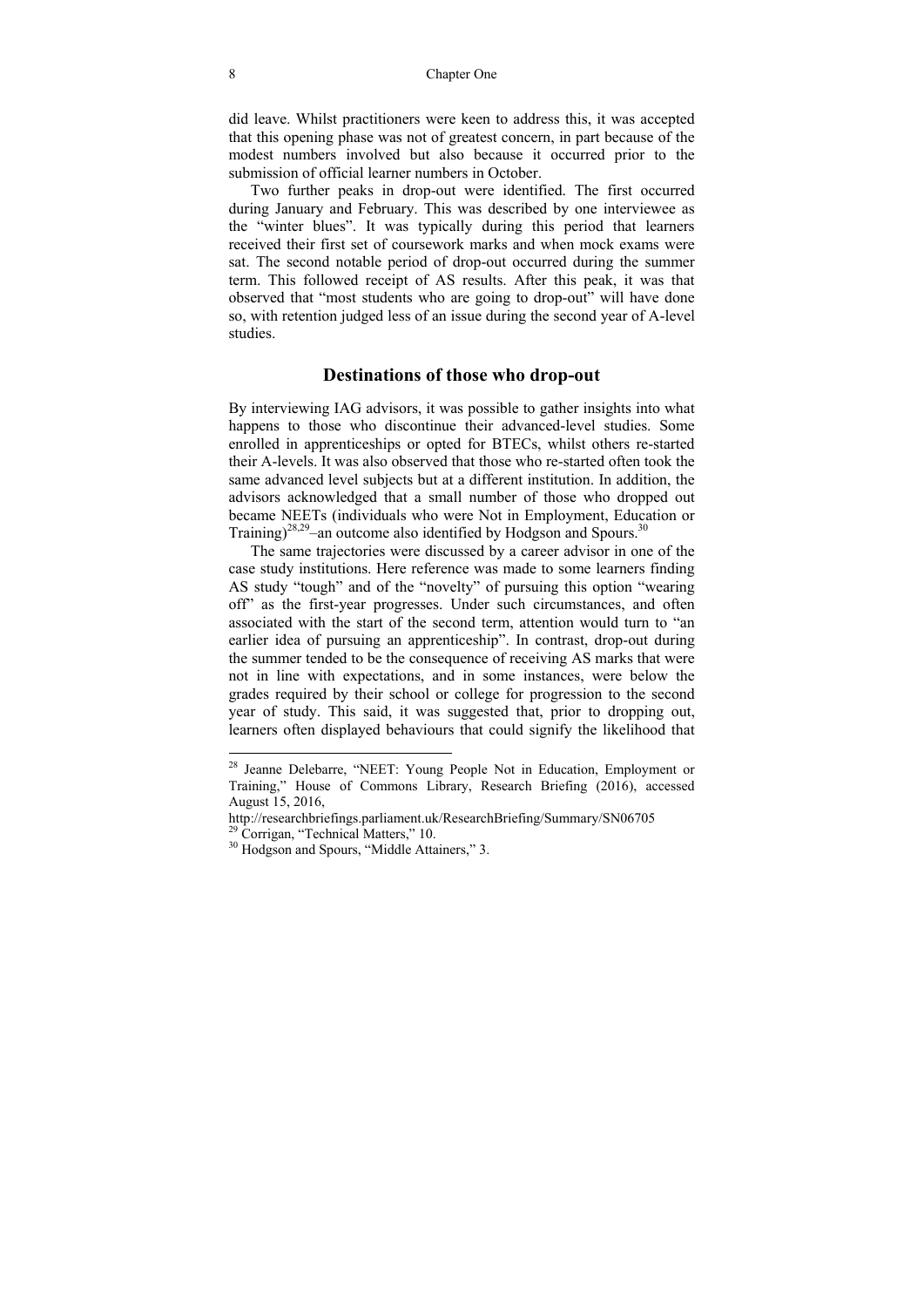they would discontinue their studies. These included a fall in attendance and, before that, a decline in classroom engagement.

#### **Most at risk**

From further discussions with IAG advisors, as well as the managers and teaching professionals in the case study institutions, it was possible to profile learners most at risk of dropping out. Here, mention was made to those who had to travel the greatest distances to their place of study, with one manager drawing attention to learners who commuted from the surrounding county. This assessment is consistent with Martinez and Munday's findings that "students with the longest travel times were slightly more likely to be over-represented amongst those who drop-out" of college. $31,32$ 

Those enrolling in their programme late in the application process were also judged by the practitioners interviewed to be more likely to discontinue their studies, although many of these were involved in the initial "churn". A comparable group were also identified as more likely to leave by Martinez and Munday who noted, conversely, that students who applied two or more months "before the start of their course were least likely to drop out".<sup>33</sup>

Beyond this, interviewees identified health problems, especially those associated with mental wellbeing, as the cause for a number of drop-outs. This was also judged to be an area of growing concern, in accordance with many studies. $34$  Although not distinguishing mental health problems as a primary cause of non-continuation, Martinez and Munday suggest that "Alevel students who drop one or more courses are more likely to report health problems than those who do not".<sup>35</sup>

<sup>31</sup> Paul Martinez and Felicity Munday, *9,000 Voices: Student Persistence and Drop-Out in Further Education* (London: Further Education Development Agency, 1998), 31.

<sup>&</sup>lt;sup>32</sup> See also Peter Davies, "Student Retention in Further Education: A Problem of Quality or of Student Finance?" (paper presented at the British Educational Research Association Annual Conference, University of Sussex at Brighton, September 2-5, 1999), accessed August 15, 2016,

http://www.leeds.ac.uk/educol/documents/00001257.htm.<br><sup>33</sup> Martinez and Munday, *9,000 Voices*, 23.<br><sup>34</sup> Jessica Shepherd, "Stressed A-Level Students Seek Medical Help in Record Numbers," *The Guardian,* May 20, 2011, accessed August 15, 2016,

https://www.theguardian.com/education/2011/may/20/a-level-students-stress-help. 35 Martinez and Munday, *9,000 Voices*, 74.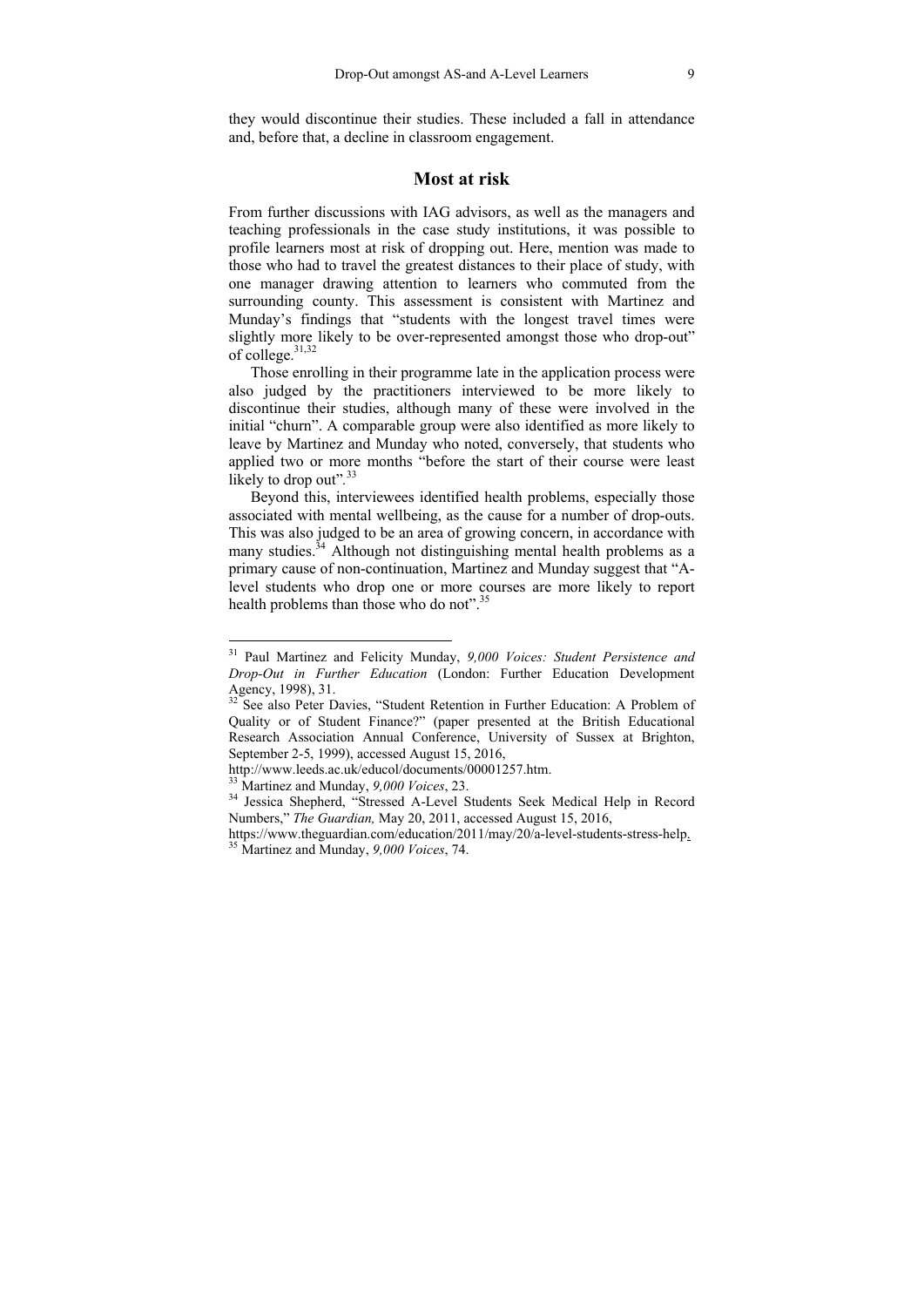Some reference amongst interviewees was also made to males having a greater propensity to drop-out, although this was acknowledged to be more an impression than an evidence-based assessment. However, one of the findings from Hodgson and Spours' study suggests that amongst those most likely to struggle with their A-levels were males who had chosen to "stay on in the school sixth form" and pursue what was offered there because it was the easiest, although not necessarily the best, educational option.36 In addition, although interviewees did not consider social class to be a good indicator of who might drop-out, one manager, drawing upon evidence from the previous academic year, suggested more learners in receipt of pupil premium had left at the end of their AS year.<sup>37</sup> Whilst it was acknowledged that the numbers involved were small, this assessment chimes with the work of Bradley and Lenton who found some "limited evidence" that drop-out was less likely to occur where parents were in "managerial, professional or skilled non-manual occupation[s]".<sup>38</sup>

However, there was a broader consensus amongst the interviewees that prior attainment was a good indicator of the likelihood that a learner would withdraw. Here, reference was made to the more "marginally qualified [who] could find it hard to manage the step-up in terms of academic demands". In some instances, the challenge for such individuals could be exacerbated by the need to re-take GCSEs, notably maths and English, and the additional workload this would entail. Similarly, Payne's study found that learners with "relatively poor results in Year 11 GCSEs were at much greater risk of being unsuccessful than students with good GCSE results".<sup>39</sup> In addition, Hodgson and Spours identified that those "struggling with A-Level courses" included learners with "relatively weak Key Stage 4 attainment profiles and the lack of GCSE English and Maths".  $40$ 

Interviewees also considered parental influence to be a further prominent factor. Whilst parental encouragement to pursue A-levels was referenced

<sup>&</sup>lt;sup>36</sup> Hodgson and Spours, "Middle Attainers," 9.

 $37$  Pupil premium is "additional funding for publicly funded schools in England to raise the attainment of disadvantaged pupils" and is calculated on the number of pupils in eligible (because of levels of family income) for free school meal or have been in local-authority care. GOV.UK, "Guidance. Pupil Premium: Funding and Accountability for Schools" (2014), accessed August 15, 2016,

https://www.gov.uk/guidance/pupil-premium-information-for-schools-andalternative-provision-settings.

 $38$  Bradley and Lenton, "Dropping Out," 15.<br> $39$  Payne. *Student Success Rates in Post-16*. 2.

<sup>&</sup>lt;sup>40</sup> Hodgson and Spours, "Middle Attainers," 9.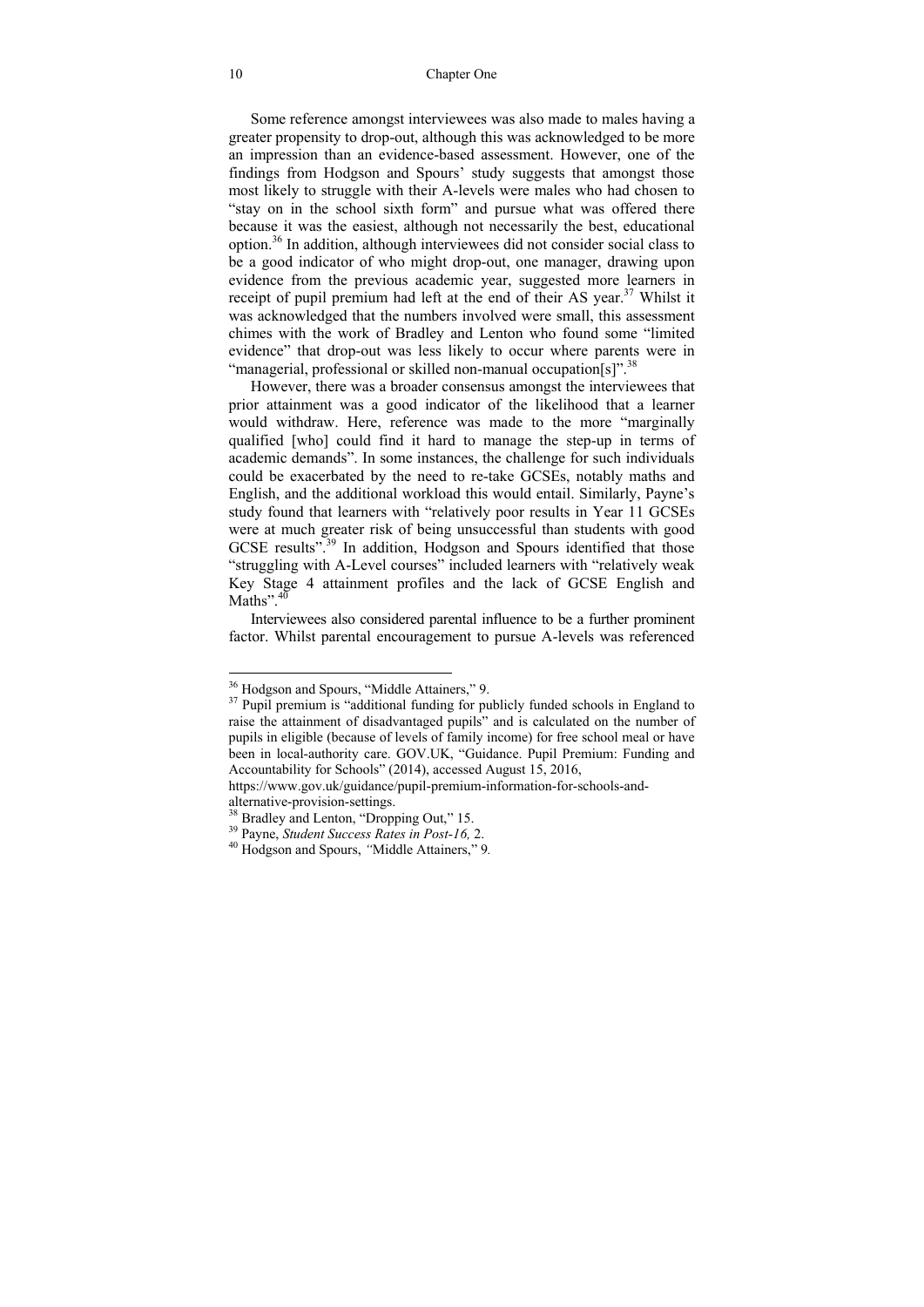by Hodgson and Spours, the practitioners were able to provide more detailed insights.<sup>41</sup> Parental influence, it was suggested, took one of two forms. The first was pressure to do well and, in some instances, take particular subjects. Conversely, the second was associated with a lack of parental involvement in a child's education. What both forms appear to have in common are parents who may have had little experience of post-16 education themselves–a point acknowledged by the practitioners. It is also an assessment that appears to underpin Payne's finding that "A-level students were more at risk of being unsuccessful if neither of their parents had A-level qualifications than if their parents were well qualified".<sup>42</sup>

The third widely considered cause of drop-out concerned the modest levels of IAG received by some learners prior to the commencement of their advanced level programmes. Here practitioners described learners being "pushed into the academic (A-level) route". Many also talked about learners receiving "a lack of information on alternative pathways" associated, for instance, with work-based and vocational learning. These pathways, it was observed, could still lead to the acquisition of a level 3 qualification and, ultimately, HE entry. Consistent with these findings, Hodgson and Spours discuss "concerns raised by [IAG] specialists" about the "lack of impartial advice" received by some young people in terms of the pursuit of A-levels rather than alternative post-16 "vocational programmes, even though they might have had more successful outcomes".<sup>43</sup>

### **Recommendations**

Having acknowledged drop-out as a concern, and investigated when learners are most likely to withdraw and who is most at risk, the study turned to the question of how the issue could be addressed. The recommendations to emerge from this process are derived from two main sources. First, interviewed practitioners discussed interventions that had proven effective in their own institutions, as well as ways in which current practices could be further developed. In addition, the study drew upon desk research to identify practices successfully adopted elsewhere, including those profiled by Ofsted.<sup>44</sup> The recommendations to emerge

 $41$  Ibid., 17.

<sup>&</sup>lt;sup>42</sup> Payne, *Student Success Rates in Post-16*, 40.<br><sup>43</sup> Hodgson and Spours, "Middle Attainers," 10.

<sup>44</sup> The Office for Standards in Education, Children's Services and Skills (Ofsted), is a "non-ministerial department" with responsibility for inspecting and regulating "services that care for children and young people, and services providing education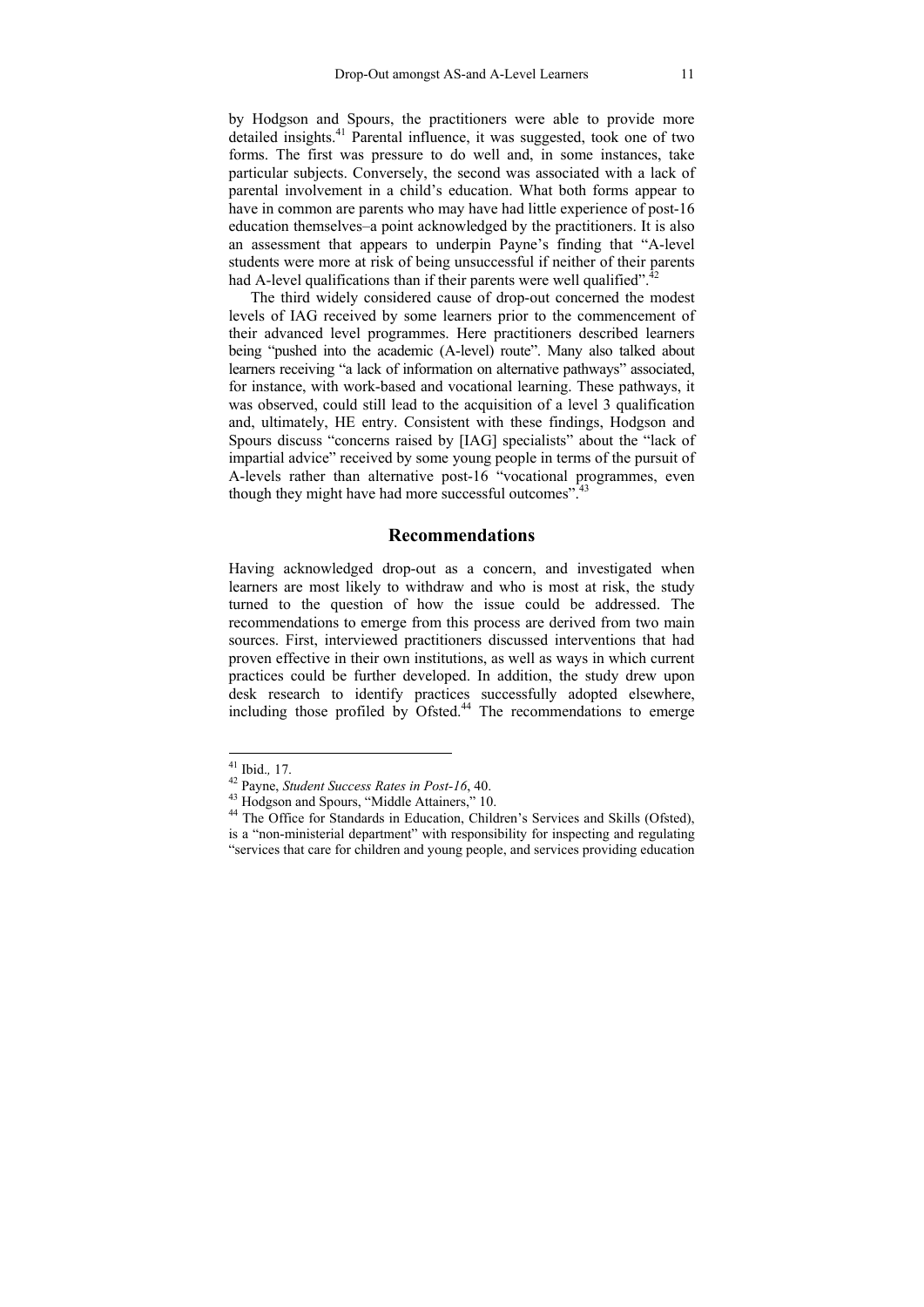from this process can be grouped according to different phases in the learner lifecycle: from those addressing learners in school year 11 and earlier, to interventions that could be offered once learners had embarked upon their advanced level studies.

### **Pre-16 support**

Here the focus was on raising learners' awareness of the different post-16 educational pathways available to them.<sup>45</sup> The findings from another REACH supported research project, which examined the progression of advanced apprentices, revealed that it was quite common for these individual to have started A-levels and, in some instances, completed them. The general view amongst such learners was that they had not been given enough information about alternatives prior to starting sixth form, and that they had largely discovered the work-based option through their own endeavours. Similarly, amongst Hodgson and Spours' more strategiclevel recommendations, there was a need for greater "collaboration between" different educational providers, as well as employers and higher education institutions, "in order" to provide more "impartial" IAG and alert learners to different "progression routes".<sup>46</sup>

An associated recommendation for this phase in the learner's journey was the imperative of tailoring advice to the individual. Here practitioners discussed the importance of taking account of prior attainment, as well as coursework or examination preferences, career aspirations and subject strengths and interests. It was also considered important to inform parents and guardians of the different pathways open to young people whilst they were still in school, and that each could provide a route to HE. Linked to this was the need to ensure that parents, as well as subject teachers who might also offer informal information and advice, recognised that the 2015 statutory rise in participation to 18 relates to staying in education and training, rather than remaining in full-time education at a learner's current educational establishment.  $47,48$ 

 $\overline{a}$ 

and skills for learners of all ages". GOV.UK, "Ofsted. What We Do," (2016), accessed August 15, 2016, https://www.gov.uk/government/organisations/ofsted. 45 Universities and Colleges Admissions Service, "Progression Pathways" (2016),

accessed August 15, 2016,

https://www.ucas.com/sites/default/files/progression\_pathways\_report\_final\_v2\_0. pdf.

<sup>&</sup>lt;sup>46</sup> Hodgson and Spours, "Middle Attainers," 20.

<sup>47</sup> GOV.UK, "School Leaving Age" (2015), accessed 15 August, 2016, https://www.gov.uk/know-when-you-can-leave-school.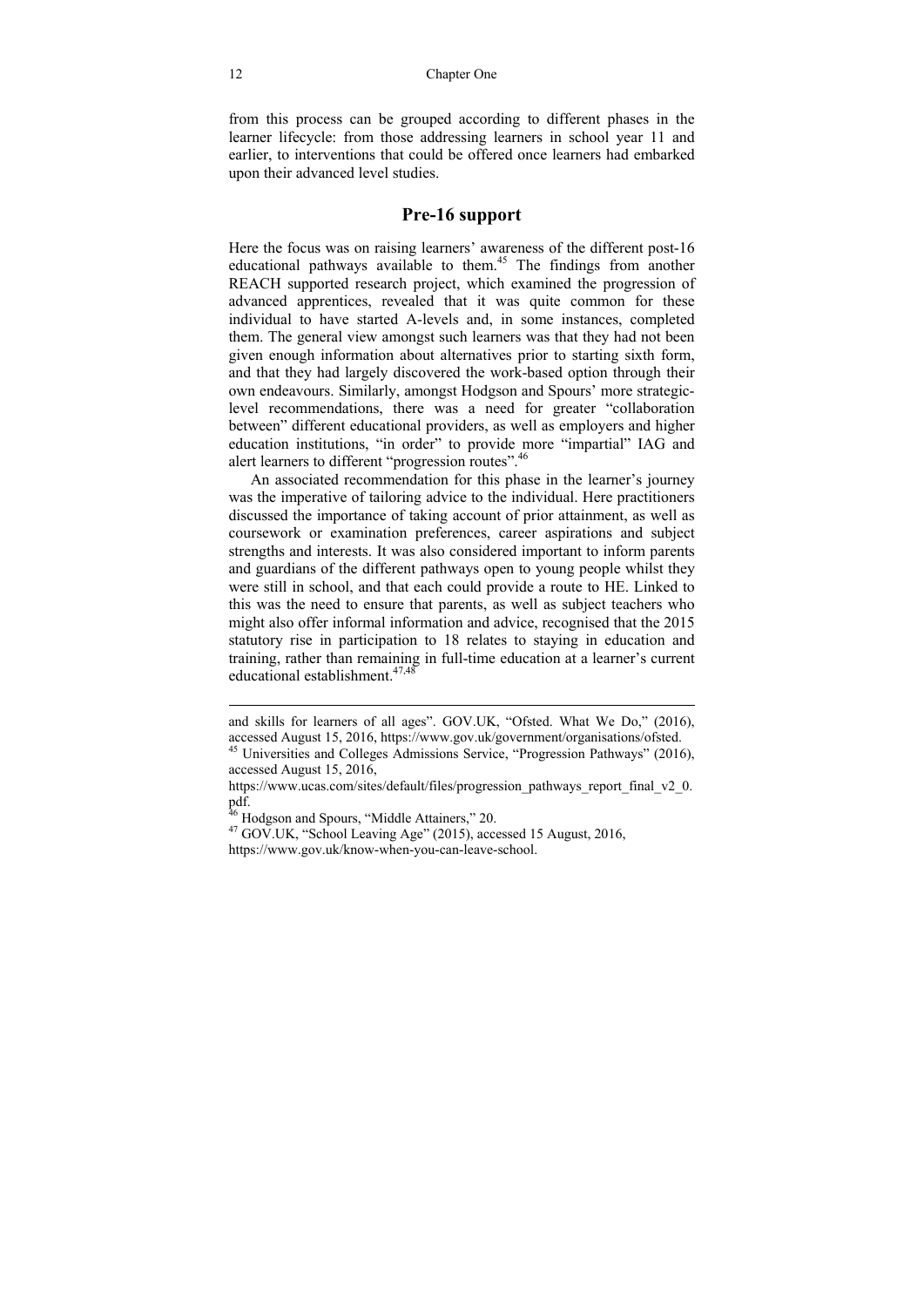### **Pre-level 3 entry**

Besides the importance of continuing to inform and engage parents, a further recommendation for this stage in the learner's journey was to place the IAG received by 15 and 16 year-olds into a wider career context. In contrast to this objective, a number of the practitioners interviewed observed the tendency of some young people to "take the path of least resistance" into A-levels, with little awareness of what these offered and what might come next. A greater appreciation of the opportunities that Alevels afford could, it was argued, help motivate those who embark upon them.

The other recommendation at this juncture comprised the provision of level-3 taster sessions. These could include insights into the nature and demands of A-levels, and how these compare with BTECs and apprenticeships. They could also provide insights into the skills required for success at advanced level study. Similarly, one of the recommendations made by Hodgson and Spours was for the "building [of] progression skills into the curriculum at Key Stage 4, both within subjects and across the curriculum as a whole". $49$ 

### **Transition to advanced level study**

Moving a little further along the learner timeline, a number of recommendations were made for supporting retention and success once learners had begun their advanced-level studies. Three recommendations were prominent. The first concerned the provision of an orientation programme to inform new starters of the support and guidance available to them, and to help cultivate a sense of institutional belonging. Accompanying this was the idea of a generic skills training programme. A practitioner from one of the case study institutions offered examples of the subjects that could be covered. These included time management, dealing with feedback, listening and planning skills and exam and revision techniques, as well as essay writing and research skills. It was also suggested that "progress coaches" could oversee this provision. These were described as individuals employed to support learners in their academic work and who would also be able to offer pastoral support.

The final recommendation at this stage of the learner's journey concerned the introduction of early assessment and feedback on

 $\overline{a}$ 

<sup>&</sup>lt;sup>48</sup> BBC, "What Happens After."

<sup>49</sup> Hodgson and Spours, *"*Middle Attainers," 20.